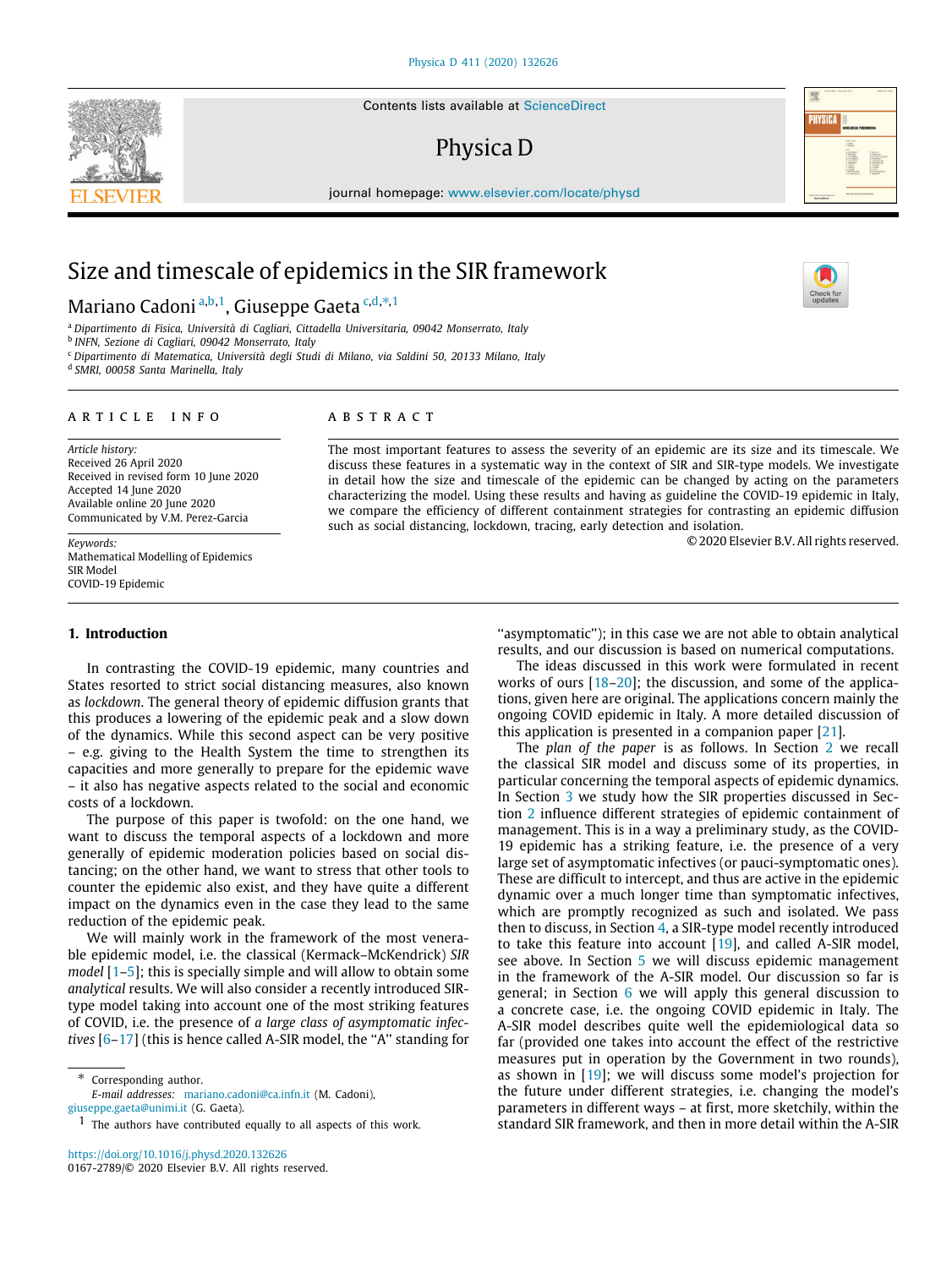one. Needless to say, these should *not* be seen as forecasts, but as providing a *qualitative* insight into the effects, in particular the temporal ones, of different strategies. Finally, in Section [7](#page-12-3), we draw some short Conclusions.

#### **2. The SIR model**

<span id="page-1-0"></span>The classical SIR model [[1](#page-12-0)[–5](#page-12-1)] concerns averaged equations for a population of ''equivalent'' individuals (thus in Physics' language it is a mean field theory); each of them can be in three states, i.e. being Susceptible (of infection), Infected and Infective, and Removed (from the infective dynamic).

The populations of these three classes are denoted as *S*(*t*), *I*(*t*) and *R*(*t*) respectively, and the dynamic is defined by the equations

<span id="page-1-1"></span>
$$
dS/dt = -\alpha SI
$$
  
\n
$$
dI/dt = \alpha SI - \beta I
$$
  
\n
$$
dR/dt = \beta I.
$$
\n(1)

where  $\alpha$  and  $\beta$  are constant parameters, discussed in a moment.

Note that the third equation amounts to a direct integration,  $R(t) = R(t_0) + \beta \int_{t_0}^t I(y) dy$ . Moreover, the total population *N* is constant in time (people dying for the considered illness are considered as removed).

Here the parameter α corresponds to a *contact rate* (also called infection rate). More precisely, infection is caused by the meeting of an infective and a susceptible, thus the number of new infected per unit of time is proportional to both *S* and *I*; the details of the infection process are condensed in the parameter  $\alpha$ . This takes into account how easy it is for the pathogen to install in the body of a susceptible once it gets the opportunity to do so (thus what is the immune system reaction to it), but also the frequency of ''dangerous'' contacts, i.e. of contacts close (or unprotected) enough to give raise to such an opportunity. E.g., for a virus transported by droplets over a certain distance, this will be the frequency of encounters at less than this distance and without due individual protective devices. *Social distancing measures work on the reduction of* α*.* Although they cannot act on the biology of the pathogen and of the host, they reduce the infection rate by making it difficult for the pathogen to find new hosts.

The parameter  $\beta$  is a *removal rate*; more precisely, it is the inverse of the typical removal time  $\tau = \beta^{-1}$ . For a trivial illness (e.g. a cold) this is essentially the time for the body to heal, but for a dangerous illness removal from the epidemic dynamic will also take place by *isolation*, which is assumed to take place as soon as the infective is recognized as such. Thus, *early detection campaigns*, followed by isolation of infected, *work on the reduction of*  $\tau$ *, i.e. the increase of*  $\beta$ *.* 

The system  $(1)$  $(1)$  can be solved exactly in the time domain by means of time reparametrization, which allows to linearize the dynamics  $[18]$ . The solution is given by

$$
S = S_0 e^{-\alpha \tau},\tag{2a}
$$

$$
I = I_0 + S_0 - S_0 e^{-\alpha \tau} - \beta \tau,
$$
\n(2b)

$$
R = R_0 + \beta \tau, \tag{2c}
$$

where  $S_0$ ,  $I_0$  are initial data and  $R_0 = N - S_0 - I_0$ . The function  $\tau(t)$  is defined implicitly by

$$
t = \int_0^{\tau} \frac{d\tau'}{I_0 + S_0 - S_0 e^{-\alpha \tau'} - \beta \tau'}.
$$
 (3)

**Remark 1.** Exact solutions of the SIR model, which are equivalent to our Eqs.  $(2a)$  $(2a)$ ,  $(2b)$ ,  $(2c)$  $(2c)$ ,  $(3)$  $(3)$  $(3)$  have been derived, using a quite different approach by Harko, Lobo and Mak [[22](#page-13-5)]. Instead of performing a time reparametrization, they first transform the main equation into a second order equation and then reduce it to a first order non linear Bernoulli equation, which can be explicitly solved. More recently, Barlow and Weinstein [\[23\]](#page-13-6) obtained an exact solution for the SIR equations in terms of a divergent but asymptotic series [[24](#page-13-7)] (see also [[25](#page-13-8)[,26\]](#page-13-9) for a different approach to exact solution of SIR and SIR-type models). We thank a Referee for bringing Ref. [\[23\]](#page-13-6) to our attention. ⊙

**Remark 2.** Most of the analysis holding for the standard SIR model can be extended to the case where the infection term takes the generalized form  $\alpha f(S)I$ , with  $f(S)$  an arbitrary smooth function — which in view of its epidemiological meaning should satisfy  $f(0) = 0, f'(0) > 0$  [\[27\]](#page-13-10). Some more recent studies, directly related to the COVID epidemic, have also proposed – explicitly or implicitly – nonlinear modifications of the bilinear infection term of the standard SIR model [\[28,](#page-13-11)[29](#page-13-12)]. ⊙

#### *2.1. Epidemic peak and total number of infected*

The most important quantities, which describe the size of an epidemic are the *epidemic peak*, i.e. the maximum value *I*∗ attained by  $I(t)$  and the *total number infected* individuals  $R<sub>E</sub>$  over the whole time-span of the epidemic.

The value of *I*∗ is crucial for understanding the maximum pressure that the epidemic is going to put on the health system, whereas *R<sup>E</sup>* gives a measure of the death toll the epidemic is going to claim.

It follows immediately from [\(1](#page-1-1)) that *I*(*t*) grows if and only if

$$
S(t) > \frac{\beta}{\alpha} := \gamma \tag{4}
$$

for this reason γ is also known as the *epidemic threshold*. An epidemic can start only if  $S(t_0) > \gamma$ , and it stops spontaneously once – due to the depletion of the *S* class corresponding to infections –  $S(t)$  falls below  $\gamma$ .

An equivalent way to describe the epidemic threshold is to introduce the *reproduction number*  $\rho(t)$ :

<span id="page-1-7"></span>
$$
\rho(t) = \frac{S(t)}{\gamma},\tag{5}
$$

which gives the expected new infections generated by a single infection; its value at the initial time  $t_0$  is also known as the *basic reproduction number*. The epidemic starts if  $\rho(t_0) > 1$ , and  $I(t)$ attains its peak value  $I_*$  at  $t = t_*$ , when  $\rho(t_*) = 1$ . Containment strategies aim, by reducing  $\alpha$  and/or by rising  $\beta$ , to reach  $\rho < 1$ , thus stopping the epidemic. However, reaching  $\rho < 1$  can be costly in social and economic terms.

<span id="page-1-2"></span>**Remark 3.** A possible alternative containment strategy is to tune the parameters  $\alpha$  and  $\beta$  in such a way to maintain  $\rho \approx 1$  over a long time-span. In this way the epidemic peak is transformed in huge plateau. In this way a rather unstable equilibrium point for the epidemic dynamics is generated, in which *I* is held at the constant value *I*∗ for a long time. This may be a useful strategy if the health system has the capacity to treat *I*∗ infected until a vaccine for the disease is developed. Moreover keeping the infected number at a relatively high level helps in approaching herd immunity and thus preventing a possible second epidemic wave, even if vaccine will not be available. On the other hand, this approach requires to keep the system in an unstable state. ⊙

<span id="page-1-5"></span><span id="page-1-4"></span><span id="page-1-3"></span>By considering the first two equations in  $(1)$  $(1)$  $(1)$ , we immediately obtain that

<span id="page-1-6"></span>
$$
I = I_0 + (S_0 - S) - \gamma \log(S_0/S) \,. \tag{6}
$$

This allows to predict immediately the epidemic peak. In fact, we know that this will be obtained when  $S = \gamma$  (see above), and hence

<span id="page-1-8"></span>
$$
I = I_0 + (S_0 - \gamma) - \gamma \log(S_0/\gamma).
$$
 (7)

Note that in general in the initial phase of the epidemic  $I_0 \simeq$ 0; moreover, unless some – natural or artificial (vaccine) –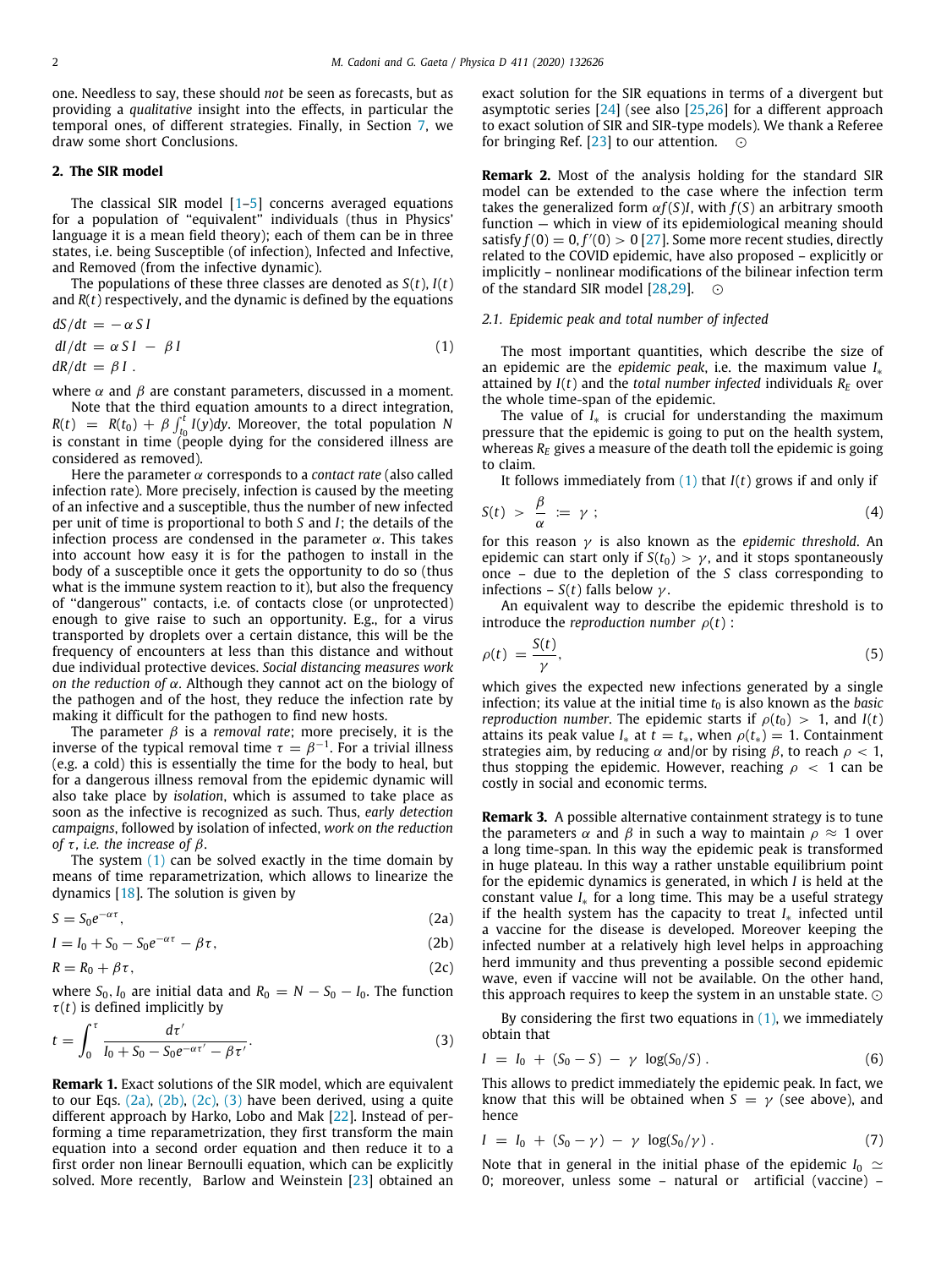immunity is present in the population,  $S_0 \simeq N$ . This is the case for COVID. Thus we get

$$
I_* = N - \gamma - \gamma \log(N/\gamma). \tag{8}
$$

Needless to say, these expressions for *I*∗ apply if (and only if) *S*<sub>0</sub> >  $\gamma$  and *N* >  $\gamma$  respectively: if *S*<sub>0</sub> <  $\gamma$  there is no epidemic.

Note that we are able to determine the height of the epidemic peak but, so far, not at which time it is reached, nor more generally any detail about the epidemic development in time. This will be our task in the next subsection.

Before tackling that problem, though, we note that  $(6)$  $(6)$  $(6)$  also characterizes the number of individuals going through the infected state over the whole epidemic period. In fact, at the end of the epidemic we get  $I = 0$ ; thus the number  $S_F$  of susceptibles at that stage is the (lower) root of the equation (here we use  $I_0 \simeq 0$ again)

$$
(S_0 - S_E) = \gamma \log(S_0/S_E). \tag{9}
$$

This is a transcendental equation and again cannot be solved in closed form, but it is obvious that the solution will depend only on  $γ$ , and not on the values of  $α$  and  $β$  producing this value for their ratio. The number of individuals having gone through infection is of course

$$
R_E = N - S_E. \tag{10}
$$

In view of the simplicity of the transcendent equation  $(9)$  $(9)$  for *S*<sup>*E*</sup>, one might look for approximate solutions  $S_F(\gamma)$ . We will not elaborate on this issue.

#### *2.2. Timescale of the epidemic*

There are two main quantities characterizing the timescale of the epidemic: the *time of occurrence t*∗ of the peak and the entire *time-span t*<sub>*E*</sub> of the epidemic, i.e. the time for which  $I(t_E) = 0$ . Both *t*<sup>∗</sup> and *t<sup>E</sup>* depend on the parameters α and β, and containment measures aimed at reducing the size of the epidemic (i.e. *I*∗ and *R*<sup>E</sup>) do in general have the effect of increasing  $t$ <sup>∗</sup> and  $t$ <sup>E</sup>. We will tackle this issue in the next subsection by determining how *I*∗, *R<sup>E</sup>* ,  $t_*$  and  $t_E$  change by scaling the parameters  $\alpha$  and  $\beta$ .

Let us first see how  $t_*$  can be written in terms of  $\alpha$  and  $\beta$ . The time of occurrence of the peak can be easily calculated using Eqs.  $(2b)$  $(2b)$  $(2b)$  and  $(3)$ . We have

$$
t_* = \int_0^{\tau_*} \frac{d\tau'}{I_0 + S_0 - S_0 e^{-\alpha \tau'} - \beta \tau'},
$$
  

$$
\tau_* = \frac{1}{\alpha} \log \left( \frac{S_0}{\gamma} \right).
$$
 (11)

<span id="page-2-1"></span>Although here the integral has to be evaluated numerically, the previous expression allows to compute exactly *t*∗ without having to integrate numerically the full system  $(1)$  $(1)$ . Moreover, Eqs.  $(11)$  $(11)$ will allow us to discuss the scaling of  $t_*$  when  $\alpha$ ,  $\beta$  change.

An analytic expression for *t*∗ can be found using an approximate solution. In order to do this we consider the relation between *S* and *R*; from the first and third equations in ([1](#page-1-1)) we easily get

$$
S = S_0 \exp \left[ - \left( \frac{R - R_0}{\gamma} \right) \right] \, .
$$

Using this and recalling [\(6](#page-1-6)), or equivalently  $I(t) = N - S(t) - R(t)$ , we can reduce to consider a single ODE, say for *R*(*t*). This is written as

$$
\frac{dR}{dt} = \beta \left[ N - S_0 e^{-(R - R_0)/\gamma} - R \right]. \tag{12}
$$

This is a transcendental equation, and – albeit the general existence and uniqueness theorem for solutions of ODEs ensures the solution exists and is unique for given initial conditions – cannot be solved in closed form. It can of course always (and rather easily) be solved numerically.

If – or until when – we have  $(R - R_0) \ll \gamma$ , we can expand the exponential in ([12](#page-2-2)) in a Taylor series, and truncate it at order two. This produces a quadratic equation, more conveniently written in terms of

<span id="page-2-3"></span>
$$
P(t) := R(t) - R_0 \tag{13}
$$

(hence with initial condition  $P_0 = 0$ ) as

$$
\frac{dP}{dt} \ = \ \beta \left[ I_0 \ + \ \left( \frac{S_0}{\gamma} \ - \ 1 \right) P \ - \ \frac{1}{2} \frac{S_0}{\gamma^2} P^2 \right] \ . \tag{14}
$$

This equation can be solved in closed form (see e.g. Section 10.2 in [[2\]](#page-12-4)), yielding

$$
P(t) = \frac{\alpha^2}{S_0} \left[ \left( \frac{S_0}{\gamma} - 1 \right) + \kappa \tanh \left( \frac{\beta \kappa t}{2} - \phi \right) \right],
$$
 (15)

<span id="page-2-4"></span><span id="page-2-0"></span>with constants  $\kappa$  and  $\phi$  given by

$$
\kappa = \sqrt{\left(\frac{S_0}{\gamma} - 1\right)^2 + \frac{2S_0 I_0}{\gamma^2}},
$$
  

$$
\phi = \frac{1}{\kappa} \operatorname{arctanh} \left[\frac{S_0}{\gamma} - 1\right].
$$

<span id="page-2-6"></span>Here again, taking into account that  $I_0 \simeq 0$ , the expressions are slightly simplified in that we get

$$
\kappa = \left(\frac{S_0}{\gamma} - 1\right). \tag{16}
$$

Note however that  $I_0 \simeq 0$  is a realistic assumption only if we integrate the equations starting from an initial condition at the start of the epidemic; if we have to integrate them from an initial condition when the epidemic is already running, we cannot safely assume  $I_0 \simeq 0$ .

The solution for *R*(*t*) is of course obtained by

$$
R(t) = R_0 + P(t),
$$

see [\(13\)](#page-2-3), which is promptly obtained from ([15](#page-2-4)). As  $dR/dt = \beta I(t)$ , the epidemic peak corresponds to the maximum of  $R'(t)$ , which is the same as the maximum of  $P(t)$ . The solution  $(15)$  $(15)$  $(15)$  allows to compute the time *t*∗ at which this is attained in a straightforward manner. With standard computations, we get that this is reached at

$$
t = t_* = \frac{2 \phi}{\beta \kappa} \,. \tag{17}
$$

<span id="page-2-5"></span>Recalling now the expressions for  $\kappa$  and  $\phi$ , we get

$$
t_* = 2 \frac{\arctanh\left(\frac{S_0}{\gamma} - 1\right)}{\beta \left[\left(\frac{S_0}{\gamma} - 1\right)^2 + (2/\gamma^2)S_0I_0\right]}.
$$
\n(18)

As usual this gets slightly simpler assuming  $I_0 \simeq 0$ , which yields

<span id="page-2-7"></span>
$$
t_* = \frac{2}{\beta} \frac{\arctanh\left(\frac{S_0}{\gamma} - 1\right)}{\left(\frac{S_0}{\gamma} - 1\right)^2} \,. \tag{19}
$$

This (and also the more general ([18](#page-2-5))) shows that *t*∗ is inversely proportional to  $β$ . This relation is not surprising, as  $β$  is the inverse of a time (the removal time); in view of this remark, one has to expect that the inverse proportionality holds also without the assumption  $(R - R_0) \ll \gamma$ . This is indeed the case.

<span id="page-2-2"></span>The other quantity characterizing the temporal development of the epidemic is its entire time-span  $t<sub>E</sub>$ . This can be computed by first setting  $I = 0$  in Eq. [\(2b\)](#page-1-3) in order to compute  $\tau_E$  and then using ([3\)](#page-1-5) to compute  $t_E$  from  $\tau_E$ . The value of  $\tau_E$  is given by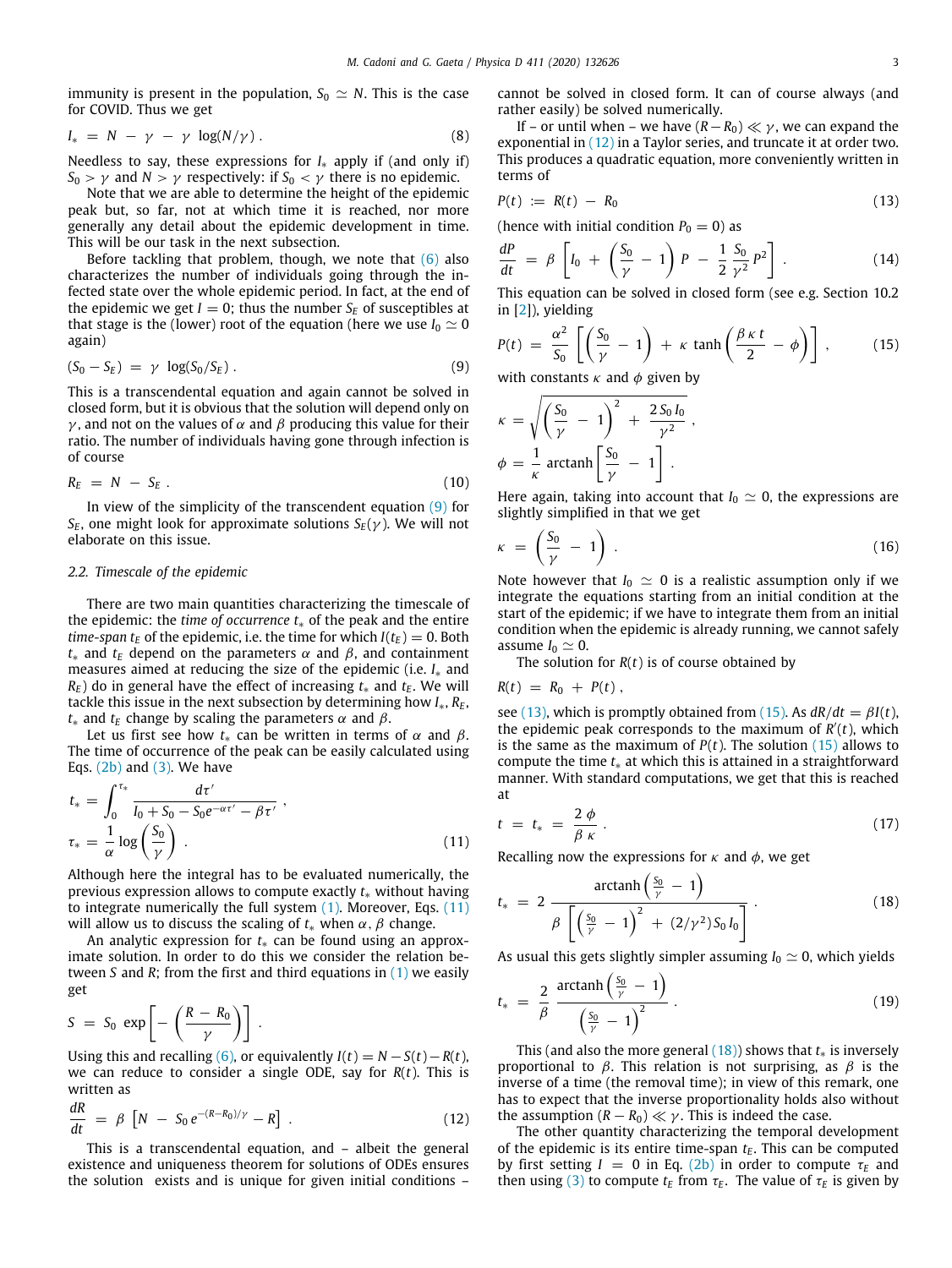the (higher) root of the transcendental equation (we use  $I_0 = 0$ because it is usually very small compared to  $S_0$ )

$$
S_0 - S_0 e^{-\alpha \tau_E} - \beta \tau_E = 0. \tag{20}
$$

 $t_F$  is now obtained by computing (numerically) the integral in Eq. [\(3\)](#page-1-5).

The timescale of the epidemic is obviously related to its speed. In order to characterize this speed we can use the time derivative of the reproduction number  $\rho$  evaluated at the peak:

$$
V_* \ := \ d\rho/dt|_{t=t_*}
$$

. Using Eqs.  $(5)$ ,  $(2a)$  $(2a)$  and  $(11)$  $(11)$  $(11)$  we find

 $V_* = -\alpha I_*$ . (21)

Notice that  $V_*$  is proportional to  $\alpha$ ; thus, as expected, the epidemic speed is controlled by the contact rate  $\alpha$ .

#### *2.3. Scaling properties of the SIR equations*

Our discussion led us to determine, in the approximation (*R*−  $R_0 \ll \gamma$ , the time at which the epidemic peak is reached. This is surely a useful information, but in many practical cases we would like also to have information (i.e. prediction) about other features of the epidemic curve. In particular, we would like to know when  $I(t)$  will descend – after passing through the peak – below some safety level *I<sup>s</sup>* .

In the  $(R - R_0) \ll \gamma$  approximation, this information can be obtained from [\(12\)](#page-2-2). But the point is that if we are in the early stages of an epidemic – as in the present COVID epidemic – we are not sure that such an approximation will be valid all over the epidemic development. It is thus important to be able to analyze the time behavior of  $R(t)$  – and through it, also of the other quantities  $S(t)$  and  $I(t)$ , see Eqs. [\(1\)](#page-1-1) above – without the  $(R - R_0) \ll \gamma$  assumption.

This analysis was performed in a recent paper of ours [[18](#page-13-1)], and we will give here the basic step and results emerging out of it.

The first important observation is that the amplitude of the peak  $I_*(7)$  $I_*(7)$  $I_*(7)$  and the total number of infected ([10\)](#page-2-6)  $R_E$  are decreasing functions of the parameter  $\gamma$ . This can be easily shown by taking the derivatives with respect to  $\gamma$ :

$$
\begin{aligned}\n\frac{dI_P}{d\gamma} &= -\log\left(\frac{S_0}{\gamma}\right), \\
\frac{dS_E}{d\gamma} &= -\left(\frac{\gamma}{S_E} + 1\right)^{-1} \log\left(\frac{S_E}{N}\right).\n\end{aligned}
$$

Above the epidemic threshold  $(S_0/\gamma > 1)$ ,  $dI_P/d\gamma$  is always negative, whereas being  $S_E < N$ ,  $dS_E/d\gamma$  is always positive. Thus, we have a clear indication of how to fight epidemics and how to reduce its size: we have to increase the epidemic threshold  $\gamma$ , i.e. we have to scale  $\gamma \rightarrow \lambda \gamma$  by a factor  $\lambda > 1$ . Increasing  $\gamma$ we reduce the reproduction number  $\rho$ . If we manage to reduce  $\rho$  below 1 we simply stop the epidemic, but even if we do not manage to go so far we still reduce its severity by reducing both  $I_*$  and  $R_F$ .

However, we have to pay a price. It is quite evident that reducing the reproduction number we slow down the dynamics of the epidemic, so that we increase its time-span, i.e. *t*∗ and *t<sup>E</sup>* , and reduce its speed, i.e. *V*∗.

However, one can increase  $\gamma$  either by *reducing*  $\alpha$  or by *increasing*  $\beta$ . These two different ways of increasing  $\gamma$  may have a different impact of  $t_*$  and  $t_E$ . That this is true is already evident from the approximate expression for *t*∗ given by Eq. [\(19](#page-2-7)): increasing β by a factor  $\lambda$ ,  $t_*$  is reduced by a factor 1/ $\lambda$ , with respect to the value attained by reducing  $\alpha$ .

In order to investigate in a systematic the scaling properties of epidemic parameters when we change  $\gamma \rightarrow \lambda \gamma$ , we consider two different scaling transformations having the same effect on  $\gamma$ :  $T^{(1)}$ , which reduces the infection rate and  $T^{(2)}$ , which increases the removal rate:

$$
T^{(1)}: \alpha \to \lambda^{-1}\alpha; \quad T^{(2)}: \beta \to \lambda\beta,
$$
 (22)

with  $\lambda > 1$ .

The quantities *t*∗, *I*∗, *R<sup>E</sup>* and *t<sup>E</sup>* do not transform in a simple way under  $T^{(1)}$  and  $T^{(2)}$ , but the ratios of  $T^{(1)}$  and  $T^{(2)}$ -transformed quantities follow simple scaling laws.

Using the notation  $I_P^{(1)} = I_P(\lambda^{-1}\alpha)$ ,  $I_P^{(2)} = I_P(\lambda\beta)$  and similarly for the others quantities, to denote rescaled quantities, we have (see Ref. [[18](#page-13-1)] for details)

<span id="page-3-0"></span>
$$
I_{*}^{(1)} = I_{*}^{(2)}, R_{E}^{(1)} = R_{E}^{(2)},
$$
  
\n
$$
t_{*}^{(2)} = \lambda^{-1} t_{*}^{(1)}, t_{E}^{(2)} = \lambda^{-1} t_{E}^{(1)},
$$
  
\n
$$
V_{*}^{(2)} = \lambda V_{*}^{(1)}.
$$
\n(23)

We see that the quantities *I*∗ and *R<sup>E</sup>* , describing the size of the epidemic remain invariant (they do not depend on  $\alpha$  and  $\beta$ separately but only on their ratio  $\gamma$ ), whereas the quantities  $t_*$ and  $t_E$  describing the timescale of the epidemic are reduced by a factor  $1/\lambda$  and the speed  $V_*$  is increased by a factor  $\lambda$ .

We stress that our Eqs. [\(23\)](#page-3-0) entail an important result: different containment measures, which have the same effect on the amplitude of the peak *I*∗ and on the total number of infected *R<sup>E</sup>* , have different impact on the occurrence time *t*∗ of the peak, on the whole time span of the epidemic  $t_E$  and on the epidemic speed *V*∗.

Using measures that increase the removal rate  $\beta$  by a factor  $\lambda$ instead of reducing the infection rate  $\alpha$  by the same factor  $\lambda$  allows to reduce *t*<sup>∗</sup> and *t<sup>E</sup>* by a factor 1/λ. For instance, containment measures with  $\lambda = 2$  reduce by a half both the time needed for the epidemic to reach the peak and the whole time-span of the epidemic. Notice that this epidemic timescale reduction effect is more relevant when the reproduction number satisfies  $\rho \gg 1$ . The reduction factor  $\lambda$  is limited by  $\lambda < \rho$  (this is because for  $\lambda > \rho$  the epidemic does not develop at all).

**Remark 4.** The scaling of  $V_*$  in Eq. [\(23\)](#page-3-0) gives a simple intuitive explanation of what happens. Acting on  $\beta$  allows one to speed up the epidemic dynamics while keeping constant the number of infective at the peak and the total number of infected. This is possible because the increasing of the removal rate allows prompt removal of infected individuals. ⊙

**Remark 5.** Needless to say, the change in timescale can be a positive or a negative outcome – and thus be sought for, or avoided if possible – depending on circumstances. If at the beginning of the epidemic the sanitary system is overwhelmed by the number of patients, it is essential to slow down the pace of the epidemic. On the other hand, once the most critical time has gone, it becomes relevant not to be forced to maintain restrictive measures for too long, to avoid huge economical and social costs. This suggests that contrasting the epidemic should be done with different tools in different phases. ⊙

Summarizing, containment measures that increase  $\beta$ , e.g. based on tracing and removal of infected, are more efficient to fight epidemics in a short time than those that reduce  $\alpha$ , e.g. based on social distancing or lockdown. Moreover if by increasing  $\beta$ we manage to bring  $\rho$  below the threshold we simply stop the epidemic, but even if we do not go so far, we can still reduce the size of an epidemic keeping under control its timescale, i.e. without facing the social and economical costs related to a prolonged lockdown or however heavy restrictive measures.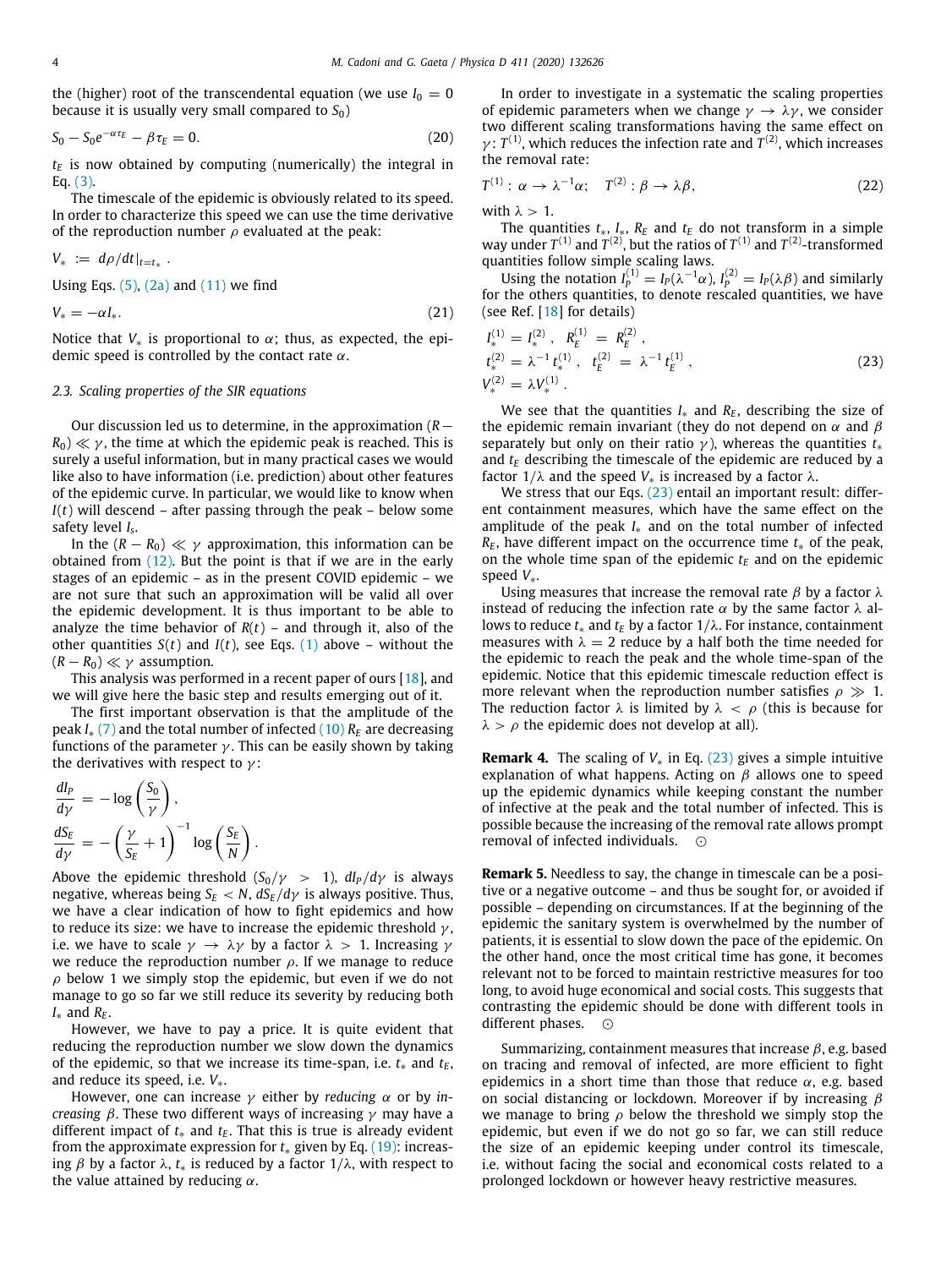## **3. Epidemic management in the SIR framework**

<span id="page-4-0"></span>We have so far supposed that our problem was to analyze the behavior of the SIR system for *given* control parameters  $\alpha$ ,  $\beta$ , and given initial conditions.

When we are faced to a real epidemic, as the ongoing COVID one, any State will try to manage it (which can mean reduce its impact or eradicate it completely, according to what results to be concretely possible — which depend also on how prompt is the action). When we analyze the situation in terms of the SIR model, this means acting on the parameters  $\alpha$  and/or  $\beta$ .

As discussed above, the strategy is based on two types of actions, i.e. *social distancing*, which can take also the extreme form of a lockdown, and *early detection* (followed by prompt isolation of would-be infected); these impact respectively on the  $\alpha$  and on the  $\beta$  parameter.

From the discussion of the previous subsections it follows immediately that acting on  $\alpha$  and/or on  $\beta$  we can reduce the height of the epidemic peak *I*∗ and simultaneously *increase t*∗, i.e *slow down the epidemic dynamic*.

This is well known, and indeed one of the reasons for the social distancing measures and lockdown is to slow down the epidemic increase so to have time to prepare for the epidemic wave, e.g. in terms of Hospital – or Intensive Care Units (ICU) – capacity, or in terms of Individual Protection Devices (IPD) stocking.

The problem is that social distancing measures – particularly when they take the form of a lockdown – are extremely costly in various ways: e.g. in economical and social terms, as well known; but also in sanitary terms, as a number of pathologies are surely worsened by an extensive time of physical inactivity, and hence a number of extra casualties are to be expected as a consequence of the lockdown.<sup>[2](#page-4-1)</sup>

<span id="page-4-1"></span>Thus, once the first epidemic wave has passed and the Hospital system has been reinforced, it is essential to be able to conclude the lockdown in reasonably short times. Here it should be stressed that albeit in this occasion ''social distancing'' (and hence, in terms of the SIR model, a reduction of  $\alpha$ ) was considered as equivalent to ''lockdown'', these concepts are *not* the same. E.g., virus transmission rate can be lowered by generalized use of  $IPD<sup>3</sup>$  $IPD<sup>3</sup>$  $IPD<sup>3</sup>$ 

<span id="page-4-2"></span>**Remark 6.** The main result of the previous sections is that containment measures which increase  $\beta$ , such as tracking and removal of infected individuals, are more suitable for fighting



<span id="page-4-3"></span>**Fig. 1.** Effect of varying parameters in the SIR model while keeping  $\gamma$  constant. We have considered a population  $N = 6 * 10<sup>7</sup>$  and integrated the SIR equations with initial conditions  $I_0 = 10$ ,  $R_0 = 0$ . Setting  $\alpha_0 = 10^{-8}$ ,  $\beta_0 = 10^{-1}$ d<sup>-1</sup>, the runs were with  $\alpha = \alpha_0$ ,  $\beta = \beta_0$  (solid curve);  $\alpha = \alpha_0/2$ ,  $\beta = \beta_0/2$  (dashed curve); and  $\alpha = 2\alpha_0$ ,  $\beta = 2\beta_0$  (dotted curve). The curves yield the value of *I*(*t*)/*N*, time being measured in days. The epidemic peak reaches the same level, with a rather different dynamics.



<span id="page-4-4"></span>**Fig. 2.** Contrasting the epidemic through different strategies. We plot *I*(*t*)/*N* for the same system and initial conditions as in [Fig.](#page-4-3) [1.](#page-4-3) Now we consider  $\alpha = \alpha_0$ ,  $\beta = \beta_0$  (solid curve, black);  $\alpha = \alpha_0/2$ ,  $\beta = \beta_0$  (dashed curve, black); and  $\alpha = \alpha_0$ ,  $\beta = 2\beta_0$  (dotted curve, black). Actions reducing  $\gamma$  by the same factor through action on the different parameters produce the same epidemic peak level, but with a substantially different dynamics. We also consider combining the action on the  $\alpha$  and the  $\beta$  parameters: this is shown in the blue curve, which corresponds to  $\alpha = \alpha_0/2$ ,  $\beta = 2\beta_0$ . (For interpretation of the references to color in this figure legend, the reader is referred to the web version of this article.)

epidemics – in particular once the epidemic peak is on our back, or however if the Hospitals can cope with the number of incoming patients – in the sense they allow to contain the number of infected people without expanding too much the time span over which must be maintained. These kind of strategies are also preferable – under the condition mentioned above – because they have a much smaller social and economic impact than those based on social distancing, in particular if these involve a lockdown. ⊙

In the following we will thus compare the effects of varying the parameters  $\alpha$  and  $\beta$  in the SIR model. This will allow us to compare the effects of containment measures based on social distancing with respect to those based on tracing and removal of infected. In particular, we focus on the temporal aspect, i.e for how long social distancing measures or tracing ones can be needed. In this respect, it is convenient to look at [Fig.](#page-4-3) [1](#page-4-3), where we show the effect of varying  $\alpha$  and  $\beta$  in such a way that  $\gamma$ is constant; and at [Fig.](#page-4-4) [2,](#page-4-4) where we show the consequences of raising  $\gamma$  by the same factor (not sufficient to eradicate the epidemic) through action on the different parameters.

<sup>2</sup> It should be stressed that this depends on the lockdown rules; e.g. in Western Europe, albeit lockdown was generally adopted, these were quite different in terms of physical activity from country to country. While in several – mainly northern – countries physical exercise and sun exposure were recommended, and other countries' rules were neutral in this respect, Italy and Spain were rather strict in forbidding even individual open-air exercise and all kind of ''not necessary'' (i.e. not work or food shopping related) permanence out of home. This is rather surprising considering that according to the Italian National Institute of Statistics (ISTAT) there are each year about 300,000 deaths due to heart, blood pressure or diabetic illness [[30\]](#page-13-13), and all of these are surely affected by home confining affected people. It is clear that even a moderate increase, say 10%, in these rates, could easily result in a death toll surpassing that of COVID, even without considering depressive states surely ensuing [[31\]](#page-13-14), in particular for old people, from long time home isolation and absence of contacts with relatives and friends. Still another problem is the freeze of different kind of cures, e.g. radiotherapy for oncological patients, which has been rather standard in the lockdown.

<sup>3</sup> Moreover it is not at all obvious that transmission happens in casual encounters on the street in open air, and not in workplaces or in public transportation, or in shops or at home. Actually all scientific evidence is the other way round, showing that transmission in open air between persons lying at some meters' distance is virtually impossible, while the other environments mentioned above account for most of the transmissions. These are however matters for virologists, and such details are not included in our models; so we will not discuss these matters any more.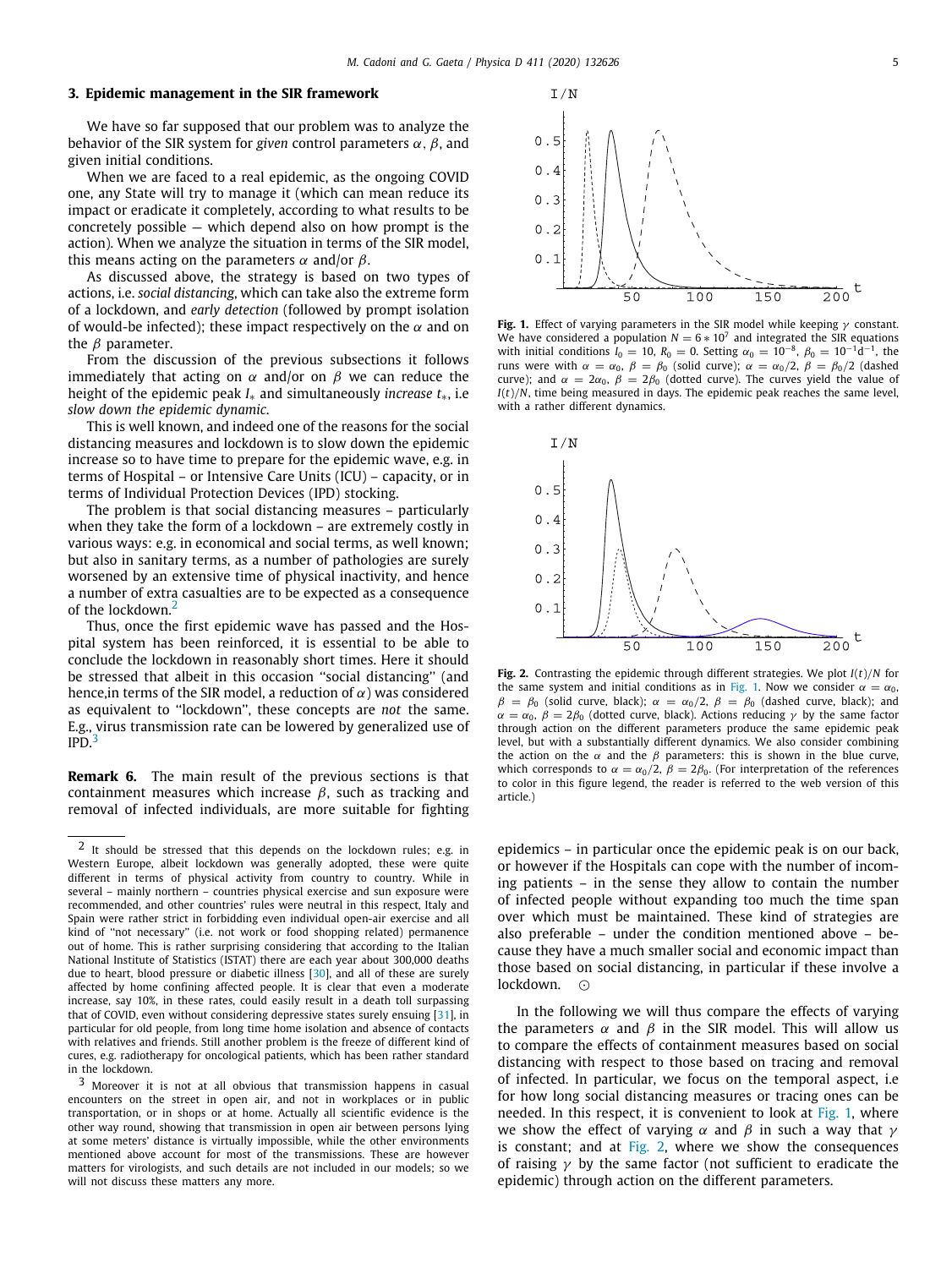**Table 1**

#### SIR model. Height and timing of the epidemic peak  $I_* = I(t_*)$  and time for reaching the "safe" level  $(I(t_s) = 10^{-4}S_0)$ , together with duration of the interval  $-t_a$  and the fraction *R<sub>E</sub>* /*N* of individuals having gone through infection, for the different combinations of parameters considered in the numerical runs of [Figs.](#page-4-3) [1](#page-4-3) and [2.](#page-4-4) See text. Note that  $R_E/N$  depends only on  $\gamma$ , as guaranteed by Eqs. [\(9\)](#page-2-0) and ([10](#page-2-6)).

<span id="page-5-1"></span>

| $\alpha/\alpha_0$ | $\beta/\beta_0$ | $\gamma/\gamma_0$ | $I_{*}/N$ | $t_*$ | $t_{\rm s}$ | τ   | $R_F/N$ |
|-------------------|-----------------|-------------------|-----------|-------|-------------|-----|---------|
|                   |                 |                   | 0.535     | 35    | 125         | 113 | 0.997   |
| 1/2               | 1/2             |                   | 0.535     | 70    | 251         | 226 | 0.997   |
| 2                 | 2               |                   | 0.535     | 17    | 63          | 56  | 0.997   |
|                   | 2               | 2                 | 0.300     | 41    | 94          | 78  | 0.940   |
| 1/2               |                 | 2                 | 0.300     | 82    | 189         | 157 | 0.940   |
| 1/2               | 2               | 4                 | 0.063     | 144   | 246         | 182 | 0.583   |

It is apparent from (the black curves in) [Fig.](#page-4-4) [2](#page-4-4) that the price to pay for a strategy based *uniquely* on social distancing measures – in whatever way they are implemented – is that these should be maintained for a very long time. On the other hand, a strategy based on early detection and prompt isolation alone, in agreement with the scaling behavior we have discussed in the previous sections, reduces the peak without slowing down the dynamics. This feature can of course be a positive or negative one, depending on how ready is the Health System to face the epidemic wave.

In real situations, of course, one should act by combining both strategies; different mix of these will produce different time development, and it is not obvious that the choice should be necessarily for the strategy allowing a greater reduction of the epidemic peak, once all kind of sanitary, economic and social considerations are taken into account. This is shown in (the blue curve in) [Fig.](#page-4-4) [2](#page-4-4), where it appears that the strategy combining full action on both parameters reduces greatly the level of the epidemic peak, but also makes the epidemic running for a very long time: this may be convenient or not convenient depending on factors which cannot be taken into account by the purely epidemic model.

For example, we can consider that strict measures should be in effect until the level of infectives descends below a fraction  $10^{-4}$  of the population; we denote as  $t_s$  the time at which this level is reached. What this means in terms of the duration of the intervention in the different framework considered in [Fig.](#page-4-4) [2](#page-4-4) is summarized in [Table](#page-5-1) [1.](#page-5-1)

Note also that here we considered a given initial time of the epidemic and suppose the restrictive measures are maintained until the situation improves enough. In real situations, the restrictive measures will not be set as soon as the epidemic reaches the country, but only after the number of infectives raises above some alert threshold, call this time *ta*; this has indeed been the pattern in most countries, with some notable exceptions (such as Greece and New Zealand — they were indeed very lightly struck by COVID). Thus using *t<sup>s</sup>* as an estimate of the length of lockdown leads to overestimating it, and the duration of the measures is better measured by  $\tau = t_s - t_a$ . This is also considered in [Table](#page-5-1) [1,](#page-5-1) assuming the alert level is the same as the safety one, i.e.  $I(t_a)$  =  $I(t_s) = 10^{-4} * N$ .

In [Table](#page-5-1) [1](#page-5-1) we also give the value of  $R_E/N$ ; this shows clearly that in these simulations we do *not* have  $R/\gamma \ll 1$  (recall  $N > \gamma$ ), hence we cannot use the approximation leading to [\(19\)](#page-2-7). In fact, e.g. in [Fig.](#page-4-4) [2](#page-4-4) it appears that raising  $\beta$  does lead to a (small) delay in the epidemic peak, contrary to what is predicted by the ''small epidemic'' formula ([19](#page-2-7)).

#### **4. The A-SIR model**

<span id="page-5-0"></span>The SIR model – besides all the limitations due to its very nature of a ''mean field'' theory, and the absence of any age or geographical structure – has a weak point when it comes to modeling the COVID epidemic. That is, it does not take into account one of the more striking features of this epidemic, that is the presence of a *large set of asymptomatic infectives*.

## *4.1. The model*

In order to take this into account, we have recently proposed a variant of the SIR model, called A-SIR (with the ''A'' standing of course for ''asymptomatic''), see [[19](#page-13-4)]. In this, there are two classes of infected and infective individuals, i.e. symptomatic ones *I* and asymptomatic ones *J*; to avoid any possible misunderstanding, we stress that we put in the *I* class all patients which will develop symptoms, also before these arise, and in the *J* class patients which will not develop symptoms at all. Correspondingly, there are two classes of removed, *R* for those who are isolated – and eventually dead or recovered – after displaying symptoms, and *U* for those who are not detected as infective by their symptoms and hence are removed only when they naturally heal (unless they are detected by testing contacts of known infectives or by a random test).

The key point is that the mechanism of removal is different for the two classes, and hence so is the removal rate. We denote as  $\beta$ the removal rate for infectives with symptoms; this corresponds to isolation, with a mean time  $\beta^{-1}$  from infection to isolation. We denote by  $\eta$  the removal rate for asymptomatic infectives, with a mean time  $\eta^{-1}$  from infection to healing.

If an individual is infected, it has a probability  $\xi \in (0, 1)$  to develop symptoms. It is assumed that all infective with symptoms are detected and registered by the Health System; as for asymptomatic ones, only a fraction of them is actually detected (and in this case promptly) isolated.

<span id="page-5-2"></span>Within this description,  $\xi$  is a biological constant<sup>[4](#page-5-2)</sup>; on the other hand a campaign for detecting asymptomatic infectives – e.g. by mass random testing – would result in a reduction of the average time  $\eta^{-1}$ , i.e. raising  $\eta$ . On the other hand, a campaign for *tracing contacts* of registered infectives would result in *early isolation* of would-be new infectives – both symptomatic and asymptomatic – and hence in a raising of both  $\beta$  and  $\eta$ .

It should be mentioned that a similar model could be considered, where the distinction is not between symptomatic and asymptomatic, but simply between registered and unregistered infective. In this setting  $\xi$  can be changed by a testing campaign, while by definition  $\eta$  cannot be changed as it corresponds to natural healing of people who are never discovered to be infective; we will not discuss this setting (see [\[20\]](#page-13-2) for this point of view).

<span id="page-5-3"></span>The A-SIR model is described by the equations

$$
dS/dt = -\alpha S(I + J),
$$
  
\n
$$
dI/dt = \alpha \xi S(I + J) - \beta I,
$$
  
\n
$$
dJ/dt = \alpha (1 - \xi) S(I + J) - \eta J,
$$
  
\n
$$
dR/dt = \beta I,
$$
  
\n
$$
dU/dt = \eta J.
$$
\n(24)

Note that the last two equations amount to integrals, i.e. are solved by  $R(t) = R_0 + \beta \int_0^t I(y) dy$ ,  $U(t) = U_0 + \eta \int_0^t J(y) dy$ . Moreover, the total population  $N = S + I + J + R + U$  is constant.

Unfortunately, for this model few analytical results are available, and one can only resort to numerical simulations. On the other hand, these show that the A-SIR model can account quite well for the COVID epidemic in Italy [[19](#page-13-4)], i.e. in the only case where it has been tested against real epidemiological data.

<sup>4</sup> We recall our description applies to ''average'' quantities; it is obvious that in a finer description  $\xi$  would be depending on the characteristics of the individual who is infected, e.g. his/her age or general health state.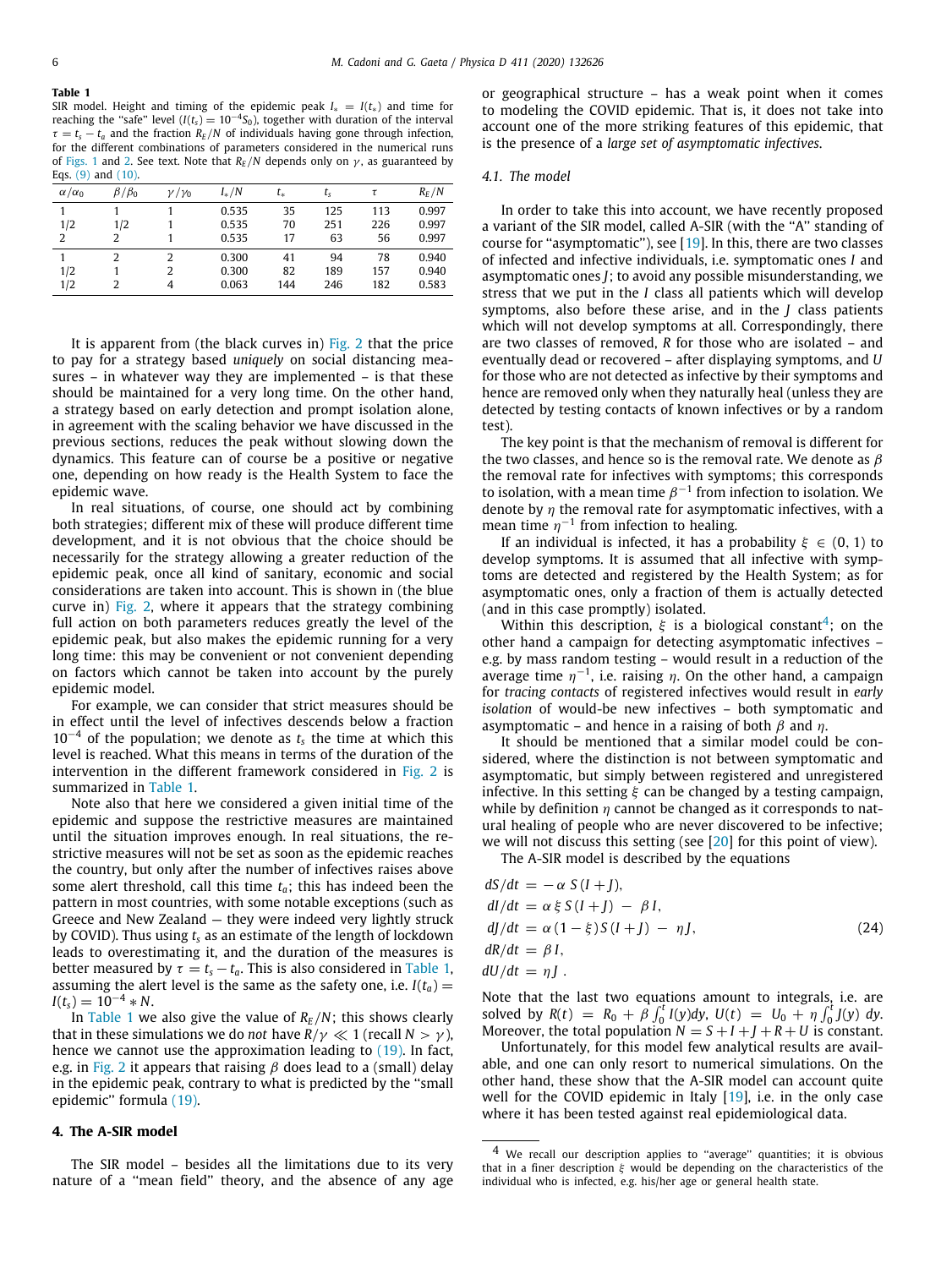**Remark 7.** Note that according to Eqs. [\(24](#page-5-3)), symptomatic and asymptomatic patients are infective in *exactly* the same way. This is not completely realistic, and it should be seen as a simplifying assumption. In fact, our goal here is to point out how taking into account the presence of asymptomatic infectives changes the overall picture one would obtain by standard SIR model, and to do this not by a fully realistic model (see e.g. [[32](#page-13-15)[–34\]](#page-13-16) in this regard) but by the *simplest possible model* taking into account the phenomenon. Actually, it is not clear if the infectivity of asymptomatic should be considered lower or higher than that of symptomatic (recall these are considered infectives only until symptoms become serious enough to grant hospitalization or home isolation, after which they are effectively removed from the infective dynamics): on the one hand the viral charge emanating from them could be lower than for symptomatic, but on the other hand they are as active as fully healthy people, and also people in contact with them do not take the elementary precautions which would be taken if facing somebody with even mild early symptoms (cold, cough, etc.). Thus – in the absence of reliable medical and social information – we have chose to consider them equally infective to get a simpler model. The problem has been raised in a recent paper by Neves and Guerrero [[35](#page-13-17)], where a modified model with a further parameter taking into account the difference in infectivity has been considered. That is, the terms  $\alpha S(I+I)$  of our model are changed into  $\alpha S(I+\mu I)$ . These authors state that they have run simulations with different values of  $\mu$ and determined that this makes little difference on the overall dynamics. ⊙

**Remark 8.** This seems a suitable place to also point out that infectivity is of course not immediate upon infection, so that an ''Exposed'' class should also be introduced, so to consider a SEIR-type [\[2–](#page-12-4)[5](#page-12-1)] model; here too we preferred to disregard this feature, which appears not to be essential when we study the impact of asymptomatic infectives, in order to keep to as simple as possible a model. Similarly, we have considered a constant total population, thus disregarding birth and death processes (in this regard we note that e.g. in the first three months of COVID infection there were about 30,000 cases; in this same period in previous years there were about 300,000 deaths [[30](#page-13-13)]). ⊙

**Remark 9.** A number of models of SIR type have been proposed in connection with COVID-19. In order to compare model prediction with epidemiological data, some of these models focus on the number of deaths, considered more reliable than those on the infected. As the reader may have noticed, here instead we do *not* consider at all deaths; we would like to briefly comment on this choice. On the one hand, we do not believe that data about deaths are - at this stage - more reliable than those on infections: data about deaths of people with other pathologies beside COVID are managed in different countries according to different protocols, which within Europe are actually more varied than those leading to classification of infection cases (after PCR or swab tests). Moreover, data about variations in the death rate compared with previous years are not only available with a notable delay, but also mix excess deaths due to COVID with those due to other pathologies (e.g. ictus or heart attacks, which may be increased due to tension and home confinement) and less deaths due to other causes – such as road or work accidents – prevented by lockdown. Furthermore, deaths are classified as due to COVID only in the presence of a test certifying this, and such a test is not always performed.

One should also consider that mortality is presumably evolving (in a positive sense) as hospitals are less crowded and as doctors learn how to treat COVID cases. In particular, the discovery that many COVID-related deaths are not due to pneumonia but to pulmonary micro-embolism, and the ensuing (rather simple) treatment protocol based on heparin and similar drugs changed in quite a substantial way the medical situation. Moreover, a large part of the deaths in the first wave occurred in senior citizen residences, and were increased by the fact we did not know that asymptomatic infections had such a dominant role in the spreading of infection; now that this is known, and that it has been realized how critical these residences (and in general communities) are, infection of the most fragile part of the population became less frequent, and this also reduces the mortality rate. Thus, in short, we do not believe that one can consider the mortality rate as a constant parameter, and we prefer to deal with the infection data, which are elaborated following a protocol which is possibly not fully reliable, but at least is (for most countries) not changing in time. ⊙

### *4.2. The fraction of symptomatic infectives*

<span id="page-6-0"></span>We will also sometimes write

$$
K(t) = I(t) + J(t)
$$

to denote the whole set of infectives; the fraction of symptomatic infectives will thus be

$$
x(t) := \frac{I(t)}{K(t)}, \qquad (25)
$$

while that of asymptomatic will be  $y(t) = 1 - x(t)$ .

It should be noted that albeit the probability  $\xi$  of each new infective to be symptomatic is a constant, the fraction of symptomatic infectives *x*(*t*) is a dynamical variable, and will change over time. The evolution equation governing the change of *x* is easily written as

$$
\frac{dx}{dt} = \frac{d}{dt} \frac{I}{K} = \frac{(dl/dt)K - I(dK/dt)}{K^2}
$$
\n
$$
= \frac{\beta(\xi S/\gamma - 1)IK - I(\alpha SK - \beta I - \eta J)}{K^2}
$$
\n
$$
= \beta \left(\xi \frac{S}{\gamma} - 1\right) \frac{I}{K} - x \left(\alpha S - \beta \frac{I}{K} - \eta \frac{J}{K}\right)
$$
\n
$$
= \beta \left(\xi \frac{S}{\gamma} - 1\right) x - \alpha S x + \beta x^2 + \eta x (1 - x)
$$
\n
$$
= -\left[\alpha S(1 - \xi) + (\beta - \eta)\right] x + (\beta - \eta)x^2.
$$

Note that here *S* is itself changing in time, so there is not a nontrivial fixed point for *x*(*t*).

It should also be noted that in the initial phase of the epidemic *S* can be considered as constant,  $S \simeq S_0 \simeq N$ ; within this approximation both symptomatic and asymptomatic grow exponentially as a combination of two exponentials, through the linear equations

$$
dI/dt = (\alpha \xi S_0 - \beta)I + \alpha \xi S_0 J
$$
  

$$
dJ/dt = \alpha (1 - \xi)S_0 I + (\alpha (1 - \xi)S_0 - \eta) J.
$$

These lead to  $x(t) < \xi$ ; this is easily understood qualitatively: in fact, asymptomatic infectives stay in the infective state for a longer time. This is also shown in [Fig.](#page-7-1) [3.](#page-7-1)

The situation is just opposite if we look at *R*(*t*) and *U*(*t*): the fraction of registered removed  $\chi = R/(R+U)$  will be higher than ξ at all times, but will converge to ξ for large *t*; see [Fig.](#page-7-2) [4.](#page-7-2)

Note that this figure offers an explanation for the widely different estimates of  $\xi$  appearing in the literature as result of testing campaign. In fact, in several cases it has been attempted to measure  $\xi$  from the statistics of testing campaign over a complete population (e.g. for the early evacuation flights from Wuhan [\[36\]](#page-13-18),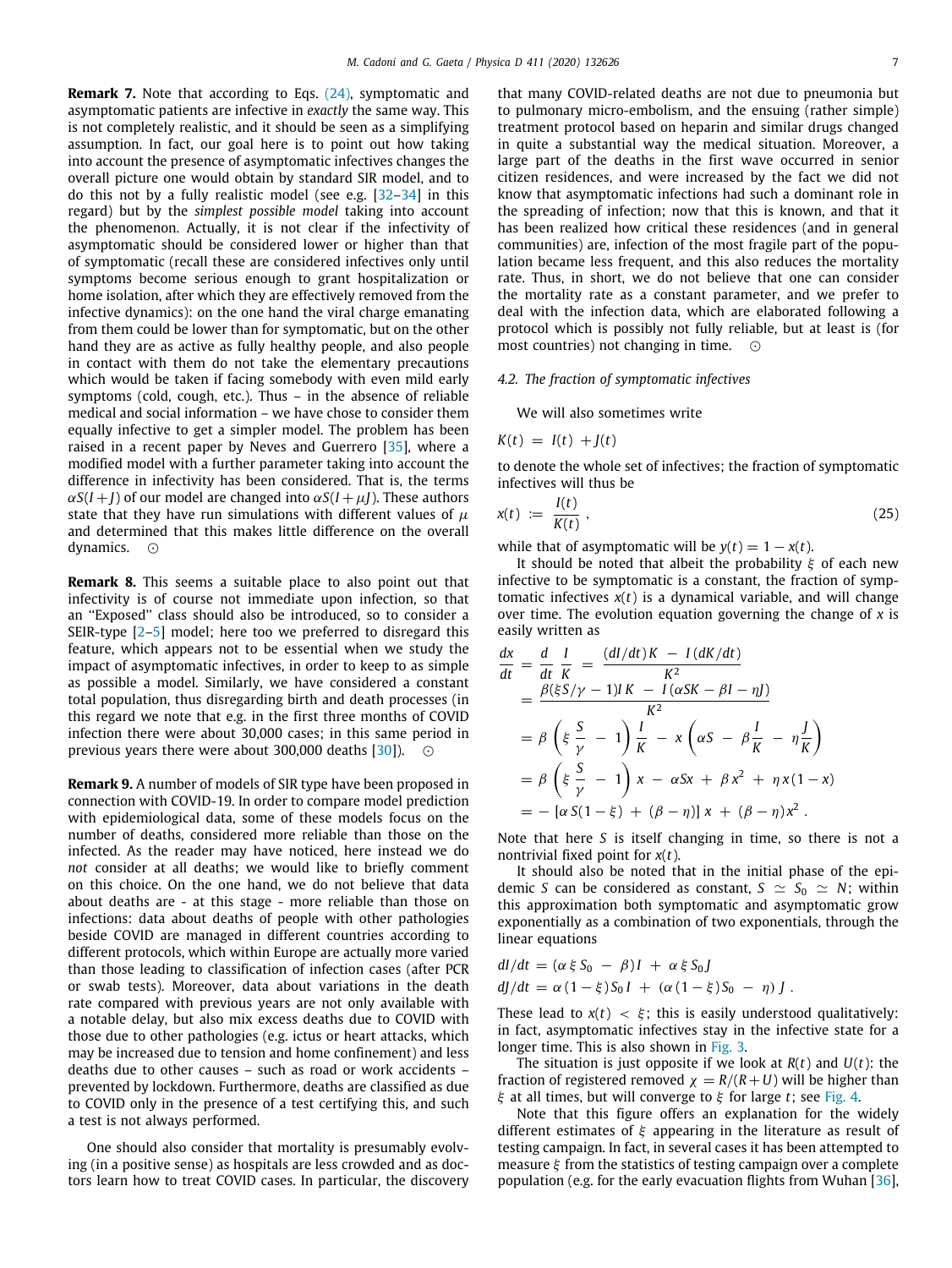

<span id="page-7-1"></span>**Fig. 3.** Upper plot: the function *x*(*t*) computed along the numerical solution to the A-SIR equations [\(24\)](#page-5-3) with  $S_0 = 6*10^7$ ,  $\alpha = 10^{-8}$ ,  $\beta = 10^{-1}$ ,  $\eta = (1/3)*10^{-1}$ ,  $\xi = 0.1$ ; the initial conditions are  $I_0 = 10$ ,  $J_0 = 90$ ,  $R_0 = U_0 = 0$ ; these imply  $x_0 = 0.1$ . Note *x*(*t*) first goes to a plateau at *x*  $\simeq$  0.09, and then decays towards zero. Lower plot: the functions  $I(t)/S_0$  (solid curve) and  $J(t)/S_0$  (dashed curve) for the same numerical solution. It appears that the decay of  $x(t)$  starts when *I*(*t*) reaches its maximum. This corresponds to  $I_*/S_0 \simeq 0.058$  and is reached at *t*<sub>∗</sub>(*I*)  $\simeq$  27.24; the maximum of *J*(*t*) corresponds to *J*<sub>∗</sub>/*S*<sub>0</sub>  $\simeq$  0.703 and is reached at  $t_*(J) \simeq 29.08 > t_*(I)$ .



<span id="page-7-2"></span>**Fig. 4.** For the same numerical solution of the A-SIR equations considered in [Fig.](#page-7-1) [3,](#page-7-1) we plot  $\chi(t)$  (blue) together with  $x(t)$  (black) and the reference line for the value of  $\xi$  (red). The function  $\chi(t)$  converges to  $\xi$  for large t, with  $x(t) \leq \xi \leq \chi(t)$  at all times. (For interpretation of the references to color in this figure legend, the reader is referred to the web version of this article.)

for the Diamond Princess cruise ship [\[37\]](#page-13-19), or for the Vò Euganeo community  $[6]$  $[6]$  $[6]$  or on a random sample of population; but [Fig.](#page-7-2) [4](#page-7-2) shows that we would obtain quite different results if attempting to measure the fraction of asymptomatic active infectives (which would be done by nasopharyngeal swab testing) or of those who have had the infection (which would be done by serological testing). This remark is specially relevant in view of the planned wide testing campaigns.

#### *4.3. Epidemic peaks in the A-SIR model*

One striking feature of the A-SIR model is that the epidemic threshold is different for the *I* and the *J* classes. In fact, it follows

from [\(24\)](#page-5-3) that *I* grows for

<span id="page-7-4"></span>
$$
S > \frac{\beta}{\alpha} \frac{x}{\xi} = \frac{x}{\xi} \gamma \coloneqq \gamma_1 \,, \tag{26}
$$

<span id="page-7-7"></span>while *J* grows for

$$
S > \frac{\eta}{\alpha} \frac{1-x}{1-\xi} := \gamma_2 \,. \tag{27}
$$

This implies that in general the number of symptomatic and asymptomatic infectives peak at different times.

Let us now show that when  $\beta \gg \eta$  the peak of *I*, i.e.  $\gamma_1$ , occurs before the peak of *J*, i.e.  $\gamma_2$ . In order to do this we use the first equation in [\(24\)](#page-5-3) to eliminate *dt* from the second and third equations:

$$
\frac{dI}{dS} = -\xi + \frac{\beta x}{\alpha S},
$$
  
\n
$$
\frac{dJ}{dS} = -(1 - \xi) + \frac{\eta}{\alpha} \frac{1 - x}{S}.
$$

We can now eliminate *x* from the previous equations by constructing an appropriate linear combination of them. We obtain in this way

<span id="page-7-3"></span>
$$
\eta \frac{dl}{dS} + \beta \frac{dJ}{dS} = -\omega + \frac{\eta \beta}{\alpha S},\tag{28}
$$

where  $\omega \coloneqq \eta \xi + \beta(1 - \xi)$ .

**Remark 10.** We note in passing that Eq. ([28\)](#page-7-3) can be easily integrated to give *J* as a function of *I* and *S*:

$$
J(S) = J_0 - \frac{\eta}{\beta}(I(S) - I_0) - \frac{\omega}{\beta}(S - S_0) + \frac{\eta}{\alpha}\ln\left(\frac{S}{S_0}\right). \tag{29}
$$

In turn, this equation can be used to eliminate *J* from the system ([24](#page-5-3)) and to obtain an autonomous, first order, ODE for *I*(*S*). Unfortunately, this equation is an ugly non linear ODE which cannot be solved analytically. ⊙

Coming back to the determination of the peaks, we consider the peak for *J*, occurring at  $S = \gamma_2$ , and insert the condition *dJ*/*dS* = 0 into Eq. ([28](#page-7-3)). Because we have  $\gamma_1 \geq \gamma_2$  whenever *S* =  $y_2$  belongs to the region of decreasing *I*, i.e. to the region where  $dI/dS \geq 0$ , from the resulting equation we find that  $\gamma_1 \geq \gamma_2$  for  $\gamma_2 \leq (\beta \eta)/(\omega \alpha)$ . This gives, using the definition of  $\gamma_2$  in Eq. ([26](#page-7-4)),

<span id="page-7-6"></span>
$$
\frac{I}{J} \ge \frac{\eta \xi}{\beta (1 - \xi)}.\tag{30}
$$

For values of *S* in the region  $S \gg \gamma_1, \gamma_2$ , i.e. at small times, the second (*S*-dependent) terms in Eqs. can be neglected and the early dynamics is determined solely by  $\xi$ , so that the latter equation gives

<span id="page-7-5"></span>
$$
\frac{I}{J} \approx \frac{\xi}{1 - \xi}.\tag{31}
$$

Inserting  $(31)$  into  $(30)$ , we find that in this region the con-dition [\(30\)](#page-7-6) is satisfied whenever  $\beta > \eta$ . We have seen in the previous subsection that  $x(t)$ , hence also  $I/J$ , stays almost constant before it reaches the peaks for *I* and *J* (see the plateau in [Figs.](#page-7-1) [3](#page-7-1) and [4](#page-7-2) ). This implies that at least for  $\beta \gg \eta$ , the inequality ([30](#page-7-6)) remains true until the peaks are reached, hence that  $\gamma_1 > \gamma_2$ .

#### **5. Epidemic management in the A-SIR framework**

<span id="page-7-0"></span>We have seen above that in the frame of the standard SIR model the epidemic peak can be reduced in several ways, i.e. acting on one or the other (or both) of the parameters  $\alpha$  and  $\beta$ ; these different strategies, however, yield quite different results in terms of the temporal development of the epidemic.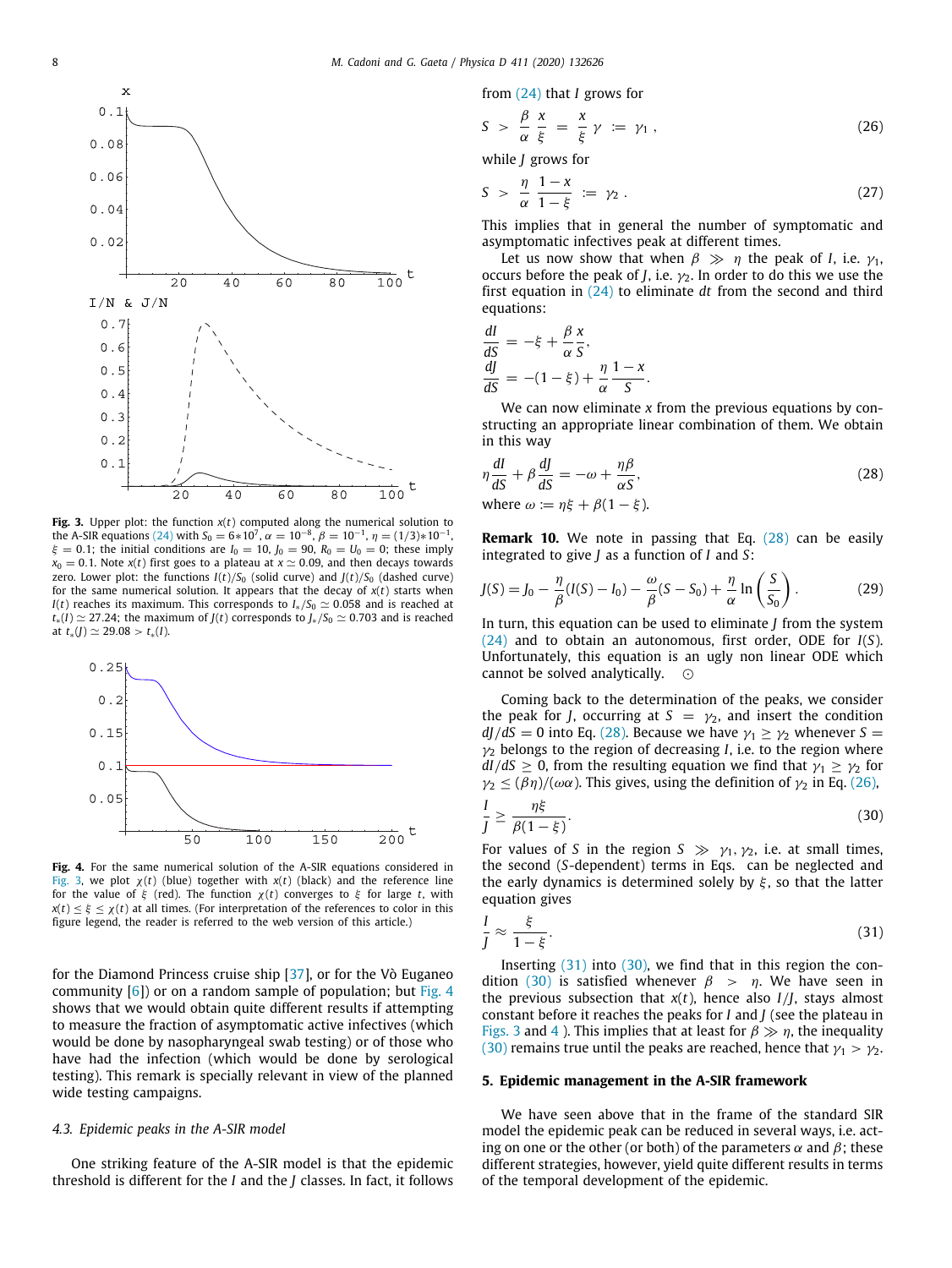It is quite natural to expect that the same happens in the frame of the A-SIR model. But, as mentioned above, we are not able so far to provide analytical results for the A-SIR model; we will thus have to resort to numerical integration.

It should be mentioned that here we have one further parameter on which we have no control, i.e.  $\xi$ , and one further parameter – besides  $\alpha$  and  $\beta$  – on which we do have control, i.e.  $\eta$ .

**Remark 11.** We have seen in Section [4](#page-5-0) that the epidemic threshold is different for the *I* and the *J* classes. Moreover we have shown that, at least for  $\beta \gg \eta$ , the peak  $\gamma_1$  for *I* occurs before (in time) that for *J*, i.e.  $\gamma_2$ ; recalling that  $dS/dt < 0$ , this means  $\gamma_1$  >  $\gamma_2$ . This fact has an intuitive explanation. At very early times the dynamics is ruled by  $\xi$  and we have  $x \approx \xi$ , which implies *I*/*J* ≈ ξ/(1 − ξ). Because  $γ_1$  is proportional to  $β$  and  $γ_2$  is proportional to  $\eta$ , for  $\beta \gg \eta$  we have in this region  $\gamma_1 > \gamma_2$  (see Eqs. ([26](#page-7-4)) and [\(27\)](#page-7-7)). At intermediate times, although *x* changes and we have  $x < \xi$ , the difference in the removal rates  $\beta$ ,  $\eta$ does not affect fully the dynamics, and *x* stays almost frozen in a plateau till the peaks are reached, preserving in this way the  $\gamma_1 > \gamma_2$  relation. It is only at late times, that is after surpassing the peaks, that the difference in the removal rates  $\beta$ ,  $\eta$  affects fully the dynamics and correspondingly *x* changes significantly. ⊙

We can thus act on our system in three independent ways, i.e. by *social distancing* (reducing α), by *early isolation* of symptomatic (raising β), and by *detection of asymptomatic* (raising η).

It should be stressed that while implementation of the first strategy is rather clear, at least in principles (things are less clear when other, e.g. economical and social, considerations come into play), for the other two strategies the implementation is less clear, and in practice consists of two intertwined actions: *tracing contacts* of known infectives, and *large scale testing*. Tracing contacts allows to identify those who are most probably going to be the next infectives; they can then be isolated *before* any symptom shows up, i.e.  $\beta^{-1}$  can be reduced below the incubation time. On the other hand, this strategy requires to test wouldbe infectives after some reasonable delay, to avoid quarantining a huge set of non-infective individuals. One could also imagine, if tests were widely available, that specific classes of citizens (e.g. sanitary operators, or all those being in contact with a large number of persons) could be tested thus identifying a number of asymptomatic infectives not known to have had contacts with known infected; this would lead to isolation of asymptomatic, and hence to a raising in  $\eta$ . Note  $\eta$  is also raised by tracing contacts, as many of the infected found in this way would be asymptomatic, but would be promptly isolated in this way.

To put things in a simple way, *actions on* β *and on* η *go usually, in practice, together*. Thus we should essentially distinguish between social distancing on the one side, and other tools on the other side.

In order to do this, we resort to numerical computations for a system with parameters strongly related to those of the SIR numerical computations considered in Section [3](#page-4-0), and along the same lines. The results of these are illustrated in [Figs.](#page-8-1) [5](#page-8-1) and [6;](#page-9-0) these should be compared with [Figs.](#page-4-3) [1](#page-4-3) and [2.](#page-4-4)

We also consider the quantities analogous to those considered in [Table](#page-5-1) [1;](#page-5-1) these are given in [Table](#page-8-2) [2.](#page-8-2)

It is rather clear that the same general phenomenon observed in the SIR framework is also displayed by the A-SIR equations. That is, acting only through social distancing leads to a lowering of the epidemic peak but also to a general slowing down of the dynamics, which means restrictive measures and lockdown should be kept for a very long time. On the other hand, less rough actions such as tracing contacts and the ensuing early isolation allow to reduce the peak without having to increase the time length of the critical phase and hence of restrictions.



<span id="page-8-1"></span>**Fig. 5.** Effect of varying parameters in the A-SIR model while keeping γ constant. We have considered a population  $N = 6*10^7$  and integrated the A-SIR equations with  $\xi = 0.1$  and initial conditions  $I_0 = 10$ ,  $J_0 = 90$ ,  $R_0 = U_0 = 0$ .<br>Setting  $\alpha_0 = 10^{-8}$ ,  $\beta_0 = 10^{-1}d^{-1}$ ,  $\eta_0 = 4 * 10^{-2}d^{-1}$ , the runs were with  $\alpha = \alpha_0$ .  $\beta = \beta_0$ ,  $\eta = \eta_0$  (solid curve);  $\alpha = \alpha_0/2$ ,  $\beta = \beta_0/2$ ,  $\eta = \eta_0/2$  (dashed curve); and  $\alpha = 2\alpha_0$ ,  $\beta = 2\beta_0$ ,  $\eta = 2\eta_0$  (dotted curve). In the upper plot, the curves yield the value of *K*(*t*)/*N*, time being measured in days; in the lower plot, they refer to  $I(t)/N$ . The epidemic peak reaches the same level, with a rather different dynamics.

**Table 2**

A-SIR model. Height and timing of the epidemic peak *K*∗[*t*1] and of the peak for symptomatic  $I_* = I[t_2]$  (note  $t_1 \neq t_2$ ) and time for reaching the "safe" level  $(I(t<sub>s</sub>) = 10<sup>-4</sup>S<sub>0</sub>)$ , together with duration of the interval  $\tau = t<sub>s</sub> - t<sub>a</sub>$  defined in terms of symptomatic infectives, for the different combinations of parameters considered in the numerical runs of [Figs.](#page-8-1) [5](#page-8-1) and [6.](#page-9-0) See text. In all cases nearly all the population goes through infection, and a fraction  $\approx \xi$  with symptoms.

<span id="page-8-2"></span>

| $\alpha/\alpha_0$ | $\beta/\beta_0$ | $\eta/\eta_0$ | $\gamma/\gamma_0$ | $K_{*}/N$ | $I_{*}/N$ | t1 | t2 | t   | τ   |
|-------------------|-----------------|---------------|-------------------|-----------|-----------|----|----|-----|-----|
|                   |                 |               |                   | 0.730     | 0.058     | 29 | 28 | 94  | 82  |
| 1/2               | 1/2             | 1/2           |                   | 0.730     | 0.058     | 58 | 55 | 188 | 164 |
| $\overline{2}$    | 2               | 2             |                   | 0.730     | 0.058     | 14 | 14 | 47  | 41  |
| 1/2               |                 |               | 2                 | 0.568     | 0.039     | 60 | 57 | 129 | 104 |
|                   | 2               | 2             | 2                 | 0.568     | 0.039     | 30 | 29 | 65  | 52  |
| 1/2               | 2               |               | 4                 | 0.348     | 0.020     | 68 | 65 | 124 | 92  |

#### **6. The ongoing COVID epidemic — Italy**

<span id="page-8-0"></span>Our considerations were so far quite general, and in the numerical computations considered so far we used parameter values which are realistic but do not refer to any concrete situation.

It is quite natural to wonder how these considerations would apply in a concrete case; we will thus consider the case we are more familiar with, i.e. the ongoing COVID epidemic in Italy. This is also of more general interest since Italy was the first Western country to be heavily struck by COVID; as it appears Asian countries have dealt with the problem in a rather different way than it is done in the West, the Italian case is used as a test case in many other countries to foresee what can be the developments taking one or another choice.<sup>[5](#page-8-3)</sup>

<span id="page-8-3"></span><sup>5</sup> This is even more true considering that the Italian Health system is on regional basis, and different regions made different choices — with quite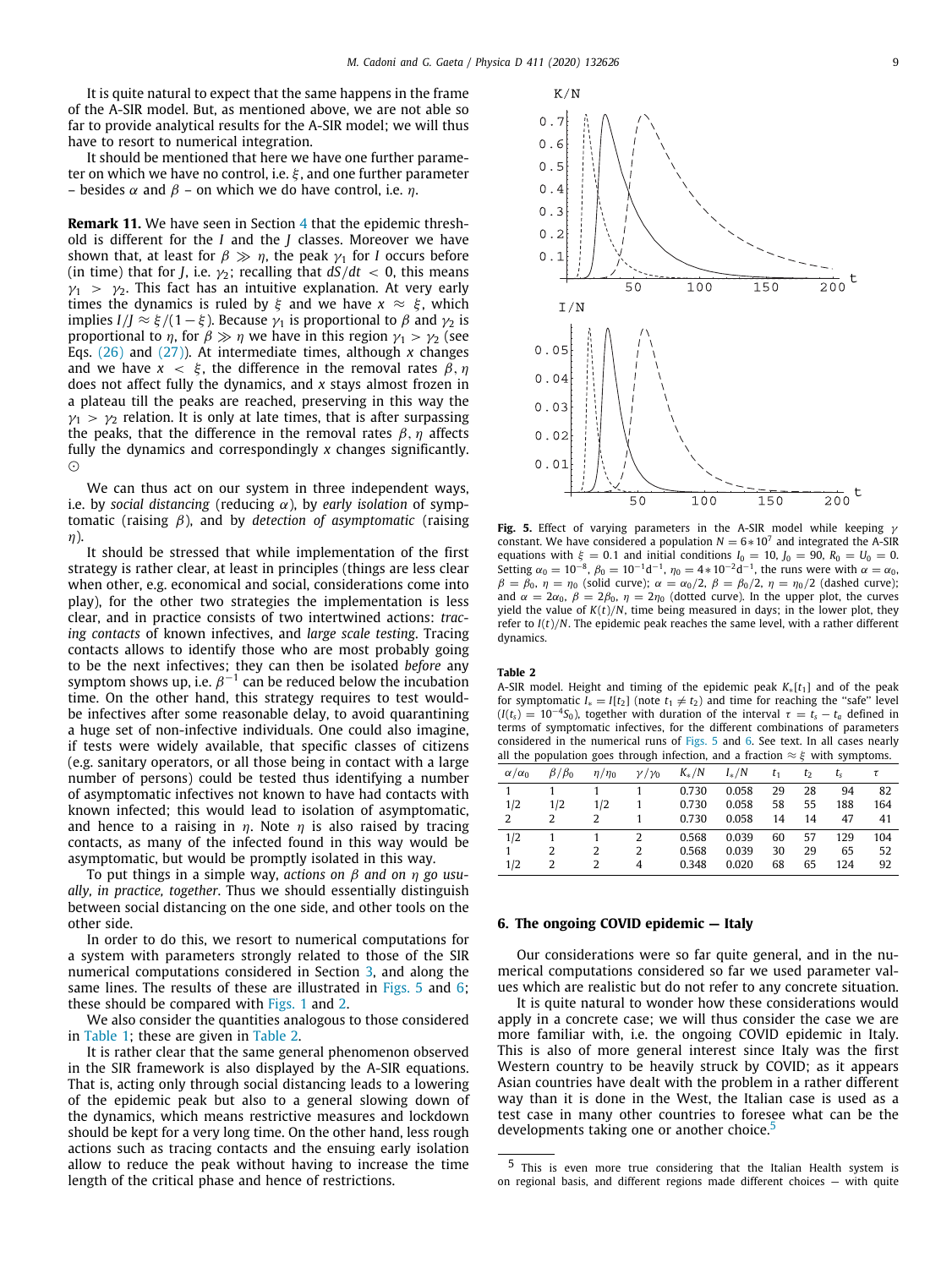

<span id="page-9-0"></span>**Fig. 6.** Contrasting the epidemic through different strategies. We plot  $K(t)/N$ (upper plot) and *I*(*t*)/*N* (lower plot) for the same system and initial conditions as in [Fig.](#page-4-3) [1](#page-4-3). Now we consider  $\alpha = \alpha_0$ ,  $\beta = \beta_0$ ,  $\eta = \eta_0$  (solid curve, black);  $\alpha = \alpha_0/2$ ,  $\beta = \beta_0$ ,  $\eta = \eta_0$  (dashed curve);  $\alpha = \alpha_0$ ,  $\beta = 2\beta_0$ ,  $\eta = 2\eta_0$  (dotted curve); and  $\alpha = \alpha_0/2$ ,  $\beta = 2\beta_0$ ,  $\eta = 2\eta_0$  (solid curve, blue). Actions reducing  $\gamma$  by the same factor through action on the different parameters produce the same epidemic peak level, but with a substantially different dynamics. (For interpretation of the references to color in this figure legend, the reader is referred to the web version of this article.)

Our data and considerations refer to the moment of closing the first submitted version of this paper, i.e. April 25, 2020. Time is measured in days, with Day 0 being February 20, 2020.

<span id="page-9-1"></span>The problem in analyzing a real situation is that the parameters are not constant: people get scared and adopt more conservative attitudes, and government impose restrictive measures. All these impact mainly on *social distancing*, i.e. on the contact rate  $\alpha.$   $^6$  $^6$  Moreover, any measure shows its effect only after some delay, and of course not in a sharp way  $-$  as incubation time is not a sharp constant but rather varies from individual to individual.

## *6.1. Fit of real data by the SIR and A-SIR dynamics*

In related works [\[18,](#page-13-1)[19](#page-13-4)] we have considered the SIR and the A-SIR models, and estimated parameters values – that is,  $\alpha$  and  $\beta$ for the SIR model,  $\alpha$ ,  $\beta$ ,  $\eta$  and  $\xi$  for the A-SIR one – allowing them to satisfactorily describe the first phase of the COVID epidemic in Italy; we have then assumed that each set of restrictive measures has the effect of changing  $\alpha$  to  $r\alpha$  (with  $0 < r < 1$  a reduction factor), and that this effect shows on after a time  $\beta^{-1}$  from the introduction of measures. This is a very rough way to proceed, but it is in line with the simple approach of SIR-type modeling.

In Italy (total population  $N\simeq 6*10^7)$  a first set of restrictive measures all over the national territory was adopted on March



<span id="page-9-2"></span>**Fig. 7.** Fit of epidemiological data (points) by the function *R*(*t*) arising from numerical solution of the A-SIR equations; see text for parameter values and other details. Here time is measured in days, with day 0 being February 20.



<span id="page-9-3"></span>**Fig. 8.** Fit of epidemiological data (points) for new daily infectives, obtained by the function *I*(*t*) arising from numerical solution of the A-SIR equations; see text for parameter values and other details. Here time is measured in days, with day 0 being February 20. Left: Raw data for daily new infectives. Right: Smoothed data, smoothing corresponding to average over five days.

8, and another one on March 22. In the framework of the A-SIR model, our estimate of the parameters for the first phase of the epidemic (that is, before the first set of measures could have any effect, i.e. before March 15) was the following, with time measured in days:

$$
\alpha_0 \simeq 3.77 * 10^{-9} , \ \beta^{-1} \simeq 7 , \ \eta^{-1} \simeq 21 ;
$$
  
 
$$
\xi \simeq 1/10 .
$$
 (32)

See [[19](#page-13-4)] for details on how these estimates are obtained.

When looking at data in the following time, we assumed that the contact rate  $\alpha$  is reduced by the restrictive measures (and public awareness) and is changed from  $\alpha_0$  into  $\alpha_1 = r_1 \alpha_0$ between March 15 and March 29, and then into  $\alpha_2 = r_2 \alpha_0$  from March 29 to April 25. Our best fit for the reduction factors  $r_i$  is

$$
r_1 = 0.5 \; ; \; r_2 = 0.2 \; .
$$

In [Fig.](#page-9-2) [7](#page-9-2) we plot epidemiological data for the cumulative number of detected infections against the numerical solutions to the A-SIR equations for these values of the parameters, and for initial data obtained also from the analysis of real data. This shows a rather good agreement. See also [Fig.](#page-9-3) [8.](#page-9-3)

If we were considering the SIR model, some care should be put on the estimation of  $\beta$ ; to avoid any confusion, we will here denote by *B* the removal rate for the SIR model, keeping  $\beta$  for the removal rate of symptomatic infectives in the A-SIR model.

In the SIR model, indeed, there is no distinction between symptomatic and asymptomatic infectives; thus *B* is an average quantity computed over the whole set of infectives. This means that it is related to the A-SIR quantities by

$$
B = \beta x + \eta (1 - x). \tag{33}
$$

As we have seen above in Section [4.2](#page-6-0),  $x = x(t)$  is a dynamical variable. Actually  $x(t) < \xi$ , but it remains sufficiently near to  $\xi$  in the growing phase of the epidemic. So our rough estimate for *B*

different results in terms of mortality and virus diffusion. We will not enter into such details.

<sup>6</sup> There are exceptions to this rule: e.g. in Veneto the regional strategy has been more focusing on early detection and prompt isolation, also thanks to contact tracing; with quite good results [[6](#page-12-2)].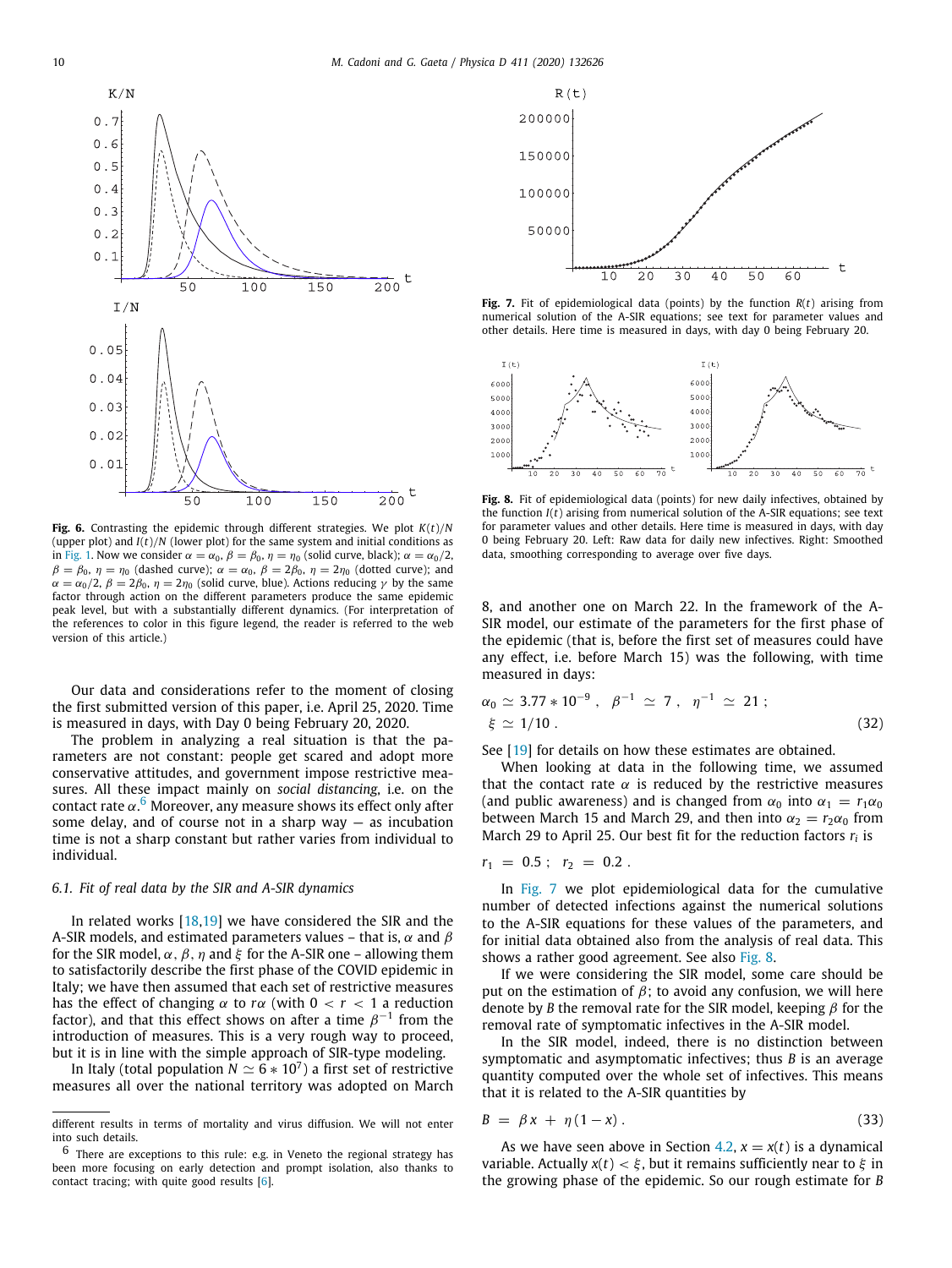

<span id="page-10-1"></span>**Fig. 9.** Fit of the epidemiological data for Italy by the SIR model with varying  $\alpha$ parameter. This plot reports epidemiological data for the cumulative number of registered infective, thus *R*(*t*), day by day; day zero is February 20. The fitting curve is the solution to the SIR equations with initial values (computed in day 14, i.e. March 5)  $I_0 = 16,914$ ,  $R_0 = 3,862$  and for a population of  $S_0 = 6 * 10^7$ . The parameters value were  $\alpha_0 = 3.1 * 10^{-9}$  before March 15, then changed into  $\alpha_1 = r_1 \alpha_0$  between March 15 and March 29, and then into  $\alpha_2 = r_2 \alpha_0$  from March 29 on; and  $\beta = 2/35 \simeq 0.057$  $\beta = 2/35 \simeq 0.057$  $\beta = 2/35 \simeq 0.057$  as stated by Eq. (35).

will be

$$
B \simeq \beta \xi + \eta (1 - \xi) ; \qquad (34)
$$

with the values given above for the A-SIR parameters, this yields

$$
B \simeq 2/35 \simeq 0.057 \; ; \; B^{-1} \simeq 17.5 \; . \tag{35}
$$

This number by itself, compared with the incubation time of about 5 days for COVID, urges for a campaign of early tracing.

We can then try to compare a numerical solution of the SIR equations with these parameters – and similar reduction factor for the contact rate as a result of restrictive measures – with epidemiological data. This is shown in [Fig.](#page-10-1) [9](#page-10-1), showing a reasonable agreement. Note however that in order to obtain this agreement we had to set

$$
\alpha_0 = 3.1 \times 10^{-9} \,. \tag{36}
$$

We note that [Figs.](#page-9-2) [7](#page-9-2)-9 are reproduced from [arxiv:2003.08720v](http://arxiv.org/abs/2003.08720v3) [3](http://arxiv.org/abs/2003.08720v3); the published version of this paper [[19\]](#page-13-4) contains updated plots, showing that the model describes correctly the epidemiological data up to date of publication, provided one takes into account another step in the reduction factor *r*; see [\[19\]](#page-13-4) for details.

### *6.2. Simulating further interventions. The SIR picture*

Albeit we believe that the A-SIR dynamics is better suited to describe the COVID epidemics, we will start by considering simulations of further interventions on the epidemic dynamic within the SIR framework; this with the purpose so that the reader can observe how the same qualitative picture we will find – and study in more detail – within the A-SIR framework is also rendered by this more classical model.

In [Fig.](#page-10-2) [10](#page-10-2) we have considered an epidemic dynamic which until day 55 is just the one considered in [Fig.](#page-10-1) [9,](#page-10-1) while in subsequent days is either continuing in the same way, either has a further halving of the  $\alpha$  parameter, either has a doubling of the  $β$  parameter, either has both a halving of  $α$  and a doubling of  $β$ . It is rather clear from the picture that acting on  $\beta$  is much more effective from the point of view of shortening the time needed to get to a low level of infectives in the population. Moreover, it also appears that once  $\beta$  is increased, an accompanying cut in  $\alpha$ (i.e. further social distancing measures) is nearly irrelevant from this point of view — while we know it would be very hard in terms of economic and social costs.

The more detailed analysis in terms of the A-SIR model, to be conducted in the next subsection, will confirm this picture.



<span id="page-10-2"></span>**Fig. 10.** Simulation of different containment strategies (after day 55, for Italy) within the SIR model; the initial parameters are  $\alpha_0 = 3.1*10^{-9}$ ,  $\beta_0 = 2/35$ , with α changing to  $\alpha_1 = \alpha_0/2$  and to  $\alpha_2 = \alpha_0/5$  at days 25 and 35 respectively, see text. After day 55 we consider a dynamics going on with the same parameters (black curve, dashed) together with: one in which the parameter  $\alpha$  is further halved, thus getting to  $\alpha_3 = \alpha_0/10$ , while  $\beta$  remains at  $\beta = \beta_0$  (blue); one with α staying at  $\alpha = \alpha_2$  while β is doubled, thus going at  $\beta = 2 * β_0$  (orange); and one where  $\alpha$  is halved and  $\beta$  is doubled (red). The plot shows the function *I*(*t*) along the numerical solutions. (For interpretation of the references to color in this figure legend, the reader is referred to the web version of this article.)

#### *6.3. Simulating further interventions. The A-SIR picture*

<span id="page-10-0"></span>We can now simulate further intervention, with four possible strategies:

- 1. Do nothing, i.e. keep  $\alpha$ ,  $\beta$ ,  $\eta$  at the present values;
- 2. Further reduction of  $\alpha$  by a factor  $\sigma$ ;
- 3. Increase of  $\beta$  and  $\eta$  by a factor  $\sigma$ ;
- 4. Simultaneous reduction of  $\alpha$  and increase of  $\beta$  and  $\eta$ , all by a factor  $\sigma$ .

We stress that these are not equally easy; we have considered the same reduction/increase factor in order to better compare the outcome of these three actions, but as so far all the intervention has been on  $\alpha$ , one should expect that further reducing it is very hard (even more so considering "side effects" of this on society, economics, and other sanitary issues); on the other hand, no specific campaign designed to increase β has been conducted nationwide so  $far<sub>1</sub><sup>7</sup>$  $far<sub>1</sub><sup>7</sup>$  $far<sub>1</sub><sup>7</sup>$  so we expect action in this direction would be quite simpler and has more room for attaining a significant factor.

<span id="page-10-3"></span>Despite these practical considerations, as already announced, we consider the same factor for the reduction of the contact rate and for the increase of the removal rates, in order to have a more direct comparison of the effects of these strategies.

We have then ran numerical simulations corresponding to the different strategies listed above; the outcome of these is given in [Fig.](#page-11-0) [11](#page-11-0). Note that within each strategy the decay of *I*(*t*) is faster than that of  $K(t)$ , and that the ratio between  $I(t)$  and  $K(t)$ , i.e.  $x(t)$ , is in all cases rather far from  $\xi = 0.1$ , as discussed in Section [4.2](#page-6-0) above.

We also report in [Table](#page-11-1) [3](#page-11-1) the relevant expected data for the time  $t_s$  at which a safety level  $I_s$  – now assumed to be  $I_s = 3$ , 000, i.e. half of the level reached when the first restrictive measures were taken – is reached, the time interval  $\tau = t_s - 55$  from the day the new strategy is applied, and the total count  $R_F$  of symptomatic infected. This table also reports the asymptotic value  $x_F$  of the ratio  $x(t) = I(t)/K(t)$  of symptomatic to total infectives; this is relevant in two ways: on the one hand one expects that only symptomatic infected may need hospital care, so a low level of *x* means that albeit a number of infections will still be around only

With the exception of Veneto, as already recalled in a previous footnote.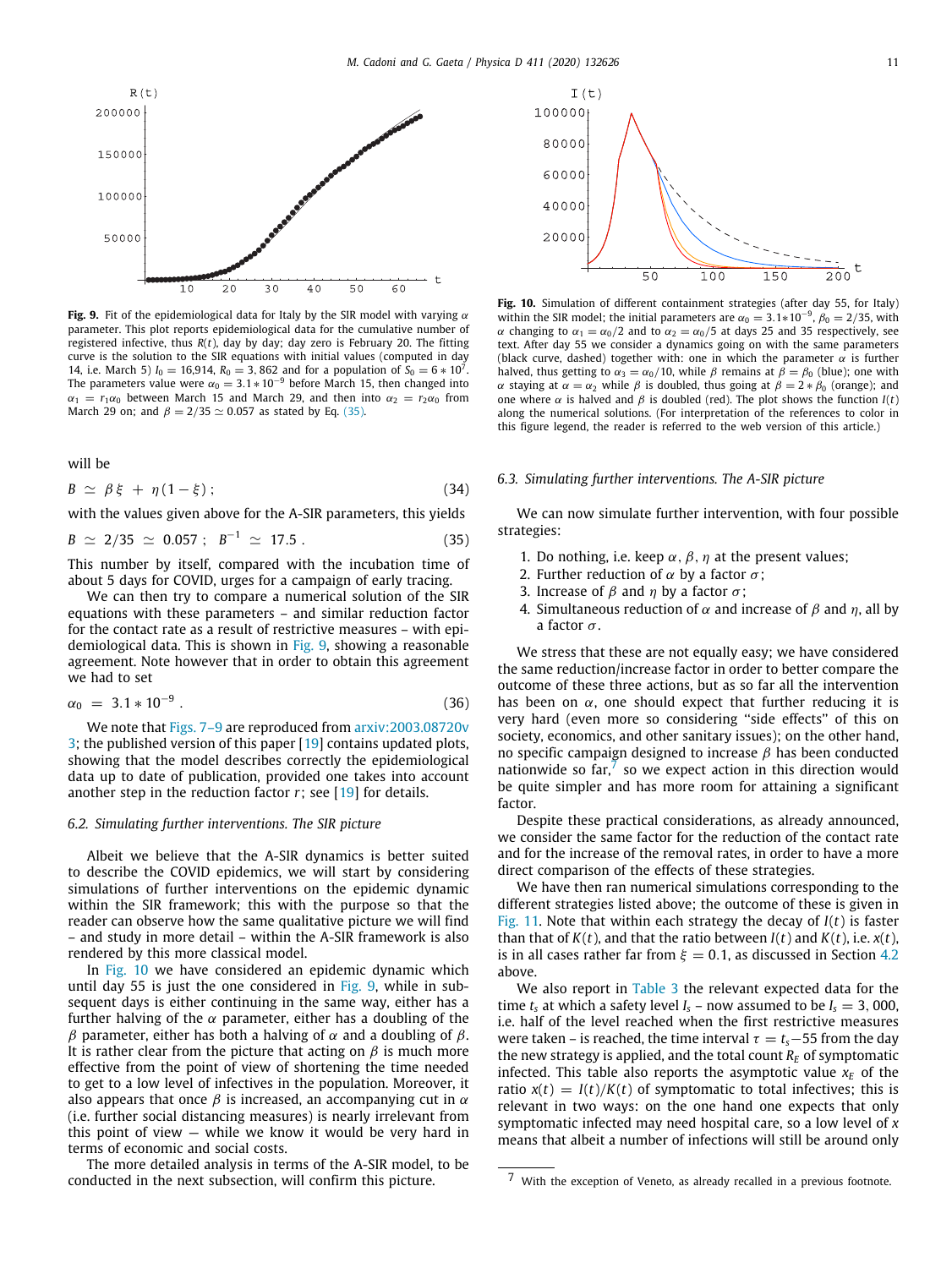

<span id="page-11-0"></span>**Fig. 11.** Simulation of different strategies after day 55 for Italy. Strategies correspond to those listed in the text, with factor  $\sigma = 2$ . The curves illustrate the predicted outcome under different strategies: no action (black, dashed); further reduction of  $\alpha$  (blue); increase of  $\beta$  and  $\eta$  (yellow); reduction of  $\alpha$  and increase of  $β$  and  $η$  (red). The plots represent, from the upper one to the lower one: cumulative number of symptomatic infected *R*(*t*); number of symptomatic infectives  $I(t)$ ; total number of infectives  $K(t) = I(t) + J(t)$ ; ratio of symptomatic to total infectives,  $x(t) = I(t)/K(t)$ . (For interpretation of the references to color in this figure legend, the reader is referred to the web version of this article.)

#### **Table 3**

Time  $t_s$  of reaching the safety level  $I_s$ , time from adoption of new strategy to  $t_s$ and total final count  $R_E$  of symptomatic infections, for the different strategies listed in the text, with a factor  $\sigma = 2$ .

<span id="page-11-1"></span>

|    | $\alpha/\alpha_2$ | $\beta/\beta_0$ | $\eta/\eta_0$ | Lç  |     | $R_F$        | $X_F$ |
|----|-------------------|-----------------|---------------|-----|-----|--------------|-------|
|    |                   |                 |               | 289 | 234 | $> 5 * 10^5$ | 0.031 |
| 2. | 1/2               |                 |               | 107 | 52  | $2.4 * 10^5$ | 0.019 |
| 3. |                   |                 |               | 81  | 26  | $2.4 * 10^5$ | 0.019 |
| 4. | 1/2               |                 |               | 68  | 13  | $2.1 * 10^5$ | 0.010 |
|    |                   |                 |               |     |     |              |       |

a small fraction of these will need medical attention, and COVID will not absorb a relevant part of the Health System resources; on the other hand, this also means that most of the infectives will be asymptomatic, i.e. attention to identifying and isolating them should be kept also when the number of symptomatic infections is very low. Note that for the strategy (1) what we report is not really an asymptotic value, but the value expected at December 31, as the decay is too slow.

**Remark 12.** In this regard, it may be interesting to note that according to our model at the end of April (day 70) we will have

$$
x \simeq 0.032 \; , \quad \frac{R}{R+U} \simeq 0.124 \; . \tag{37}
$$

Again according to our model and fit, at the same date the fraction of individuals having gone through the infection – and thus hopefully having acquired long-time immunity – would however be still below 3% nationwide; this is obviously too little to build any group immunity. The situation could be different in the areas more heavily struck by the epidemic, such as Bergamo and Brescia Departments. ⊙

**Remark 13.** Needless to say, these plots and the figures given in [Table](#page-11-1) [3](#page-11-1) should *not* be seen as forecasts, both because we consider parameters to be constant in the future – which will quite surely not be the case – and more relevantly because SIR-type models do not take into account any structure (neither geographical, nor age-related, nor considering different general health status) of the population, and hence are definitely too rough to make any reliable prediction. On the other hand, we believe these models can give relevant *qualitative* insights. The one emerging from our present work is that a strategy for epidemic contrast based *only* on social distancing requires to keep very strong social distancing measures, possibly a general lockdown, for very long times. This is not due to details of the models considered here – in which case the result would be just irrelevant – but to the basic mechanism of infection propagation through contact (thus quadratic terms coupling infectives and susceptibles) and of isolation or healing through mechanisms involving a single individual (thus linear terms). ⊙

## *6.4. Discussion*

[Table](#page-11-1) [3](#page-11-1) shows, in our opinion quite clearly, that:

- 1. Continuing with present measures is simply untenable, as it would leave the country in this situation for more than one further semester, and a large number of new symptomatic infections – hence also of casualties – with the ensuing continuing stress on the Hospitals system.
- 2. Further restrictions in the direction of social distancing would have to be kept for nearly two further months; they would be effective in reducing the number of symptomatic infectives in the future. On the other hand, as individual mobility is already severely restricted, this would basically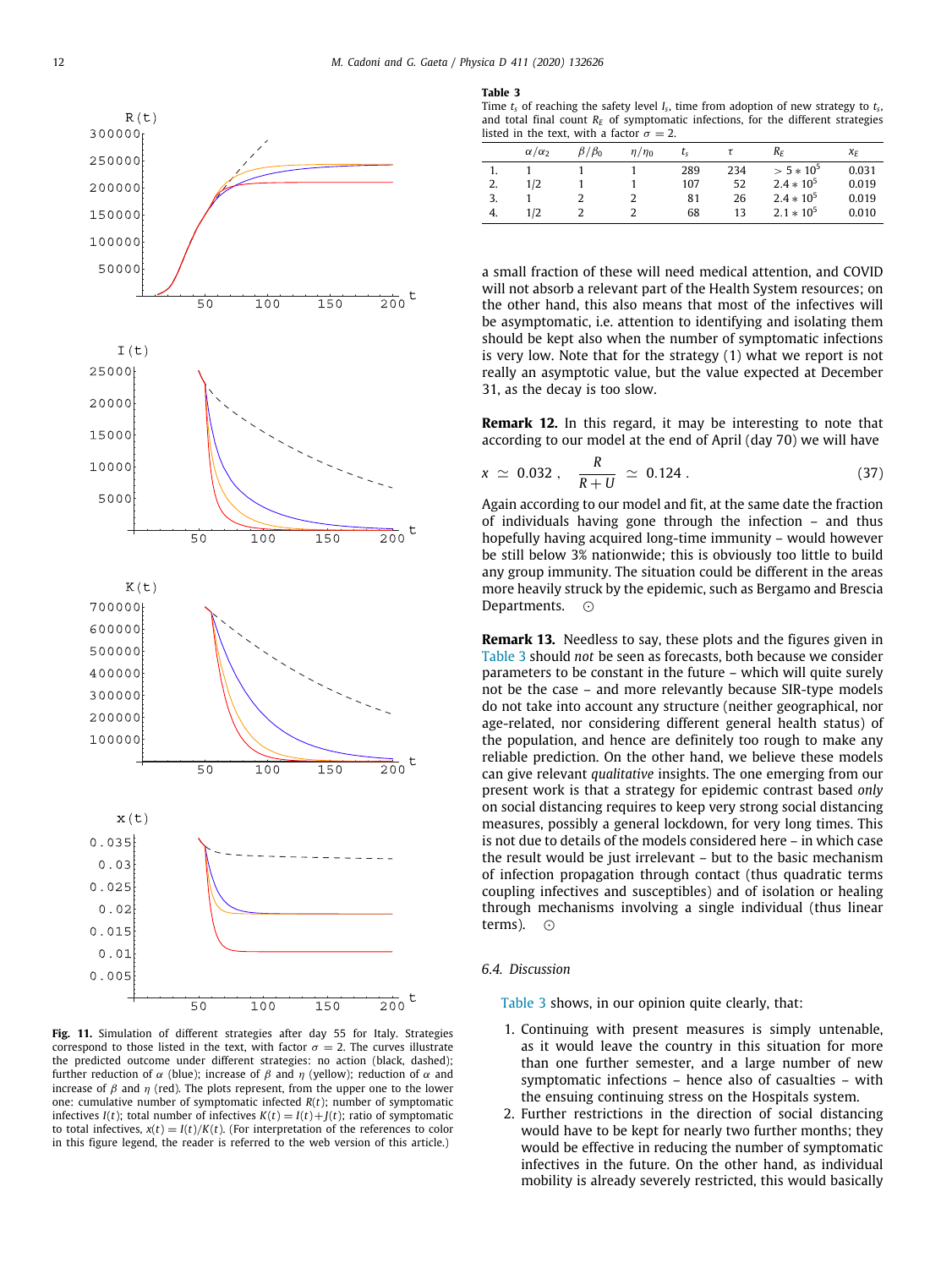mean closing a number of economic activities which have been considered to be priorities so far (including in the most dramatic phase), which appears quite hard on social and economic grounds.

- 3. A campaign of early detection could be equally effective in reducing the number of infected and hence of casualties, but would require to maintain restrictions already in place for a much shorter time, less than one month. This should be implemented through contact tracing, which does not necessarily has to go through the use of technology endangering individual freedom, as shown by the strategy used in Veneto.
- 4. Combining further social restrictions and early detection would reduce the number of infections to a slightly smaller figure and would need to be implemented for about two weeks. This would however meet the same problems related mentioned in item (2) above, albeit for a shorter time.
- 5. In all cases except if no action is undertaken, the fraction of symptomatic infectives should soon fall to be between 1 and 2%. This means we foresee a reduced stress on the Hospital system, but a continuing need to investigate, track and isolate asymptomatic infections, to avoid that at the end of restrictions they can spark a new epidemic wave.

These considerations are of course not final; but we trust they offer a picture of what the consequences of different strategies are for what concerns strictly the epidemic dynamics. Decision makers will have of course to consider other aspects: social, economical, political, and also sanitary concerning other kind of pathologies.

**Remark 14.** We would like to stress an important point. There are by now many papers discussing what the likely future of the COVID epidemic in this or that country should be; many of these are based on a purely statistical analysis. Here we base our discussion on a theoretical model, which takes into account the basic mechanism for the transmission of the infection elucidated above and the presence and key role of asymptomatic infectives. Statistical analysis independent of any detail for the mechanism is known to be a powerful tool, but this applies when we have a large database. For COVID we have only data ''on the fly'' — except for the Chinese case [\[38,](#page-13-20)[39](#page-13-21)], but the data available for this have been questioned, and important corrections on key quantities (e.g. the total death toll) were done with respect to the initially estimated data. In our opinion, it makes little sense to resort to a purely statistical analysis when the underlying database consists of a single complete experience. ⊙

**Remark 15.** When it comes to translate the indications of the models into concrete action, the word should pass to real experts — i.e. medical doctors working on infective pathologies. No model can describe how e.g. the use of IPD (depending moreover on how well the population is instructed on their use) impacts on the  $\alpha$  parameter, or the like for other parameters. Last but not least, our discussion and the predictions of the models are based on the assumption that *the strategies are correctly implemented*. If e.g. a country decides to follow the strategy based on early detection, but the implementation of this is not correct (e.g. if there is not the possibility to carry out a sufficient number of rapid tests), following the right strategy will result in the wrong outcome. This is again something which cannot be discussed by a mathematical model; but it should be mentioned that not only it is important to avoid an excessive trust in such general models, but also when the conclusions are robust (as we think to be the case for the present discussion), the way in which the indications of the model are implemented can make a huge difference. ⊙

## **7. Conclusions**

<span id="page-12-3"></span>We have considered – in the framework of "mean field" epidemiological models of the SIR type, hence disregarding any structure in the population – how different strategies aiming at reducing the impact of the epidemic perform both from the point of view of reducing the epidemic peak and the total number of people going through the infection state, and from the point of view of reducing the time-span of the acute crisis state.

This has been discussed in general terms, both within the classical SIR model  $[1-5]$  $[1-5]$  framework and with use of the recently formulated A-SIR model [[19](#page-13-4)], providing also some general results; in this setting, however, one deals with models with given parameters, constant in time.

On the other hand, in a real epidemic – as the ongoing COVID one – growing public awareness and governmental measures modify these parameters. We have considered a real case (Italy) from this point of view. After recalling that the A-SIR model considered in this paper do quite well fit the epidemiological data so far, we have discussed what would be the impact of different strategies for the near future, showing that also in this case the models predict a much shorter duration of the critical phase if further action concentrates on early detection of infectives rather than on social distancing.

## **Declaration of competing interest**

The authors declare that they have no known competing financial interests or personal relationships that could have appeared to influence the work reported in this paper.

### **Acknowledgments**

We thank L. Peliti (SMRI) and B. Golosio (Cagliari) for useful discussions. GG performed his work in lock-in at SMRI; he is also a member of GNFM-INdAM.

#### **References**

- <span id="page-12-0"></span>[1] [W.O. Kermack, A.G. McKendrick, Contributions to the mathematical theory](http://refhub.elsevier.com/S0167-2789(20)30280-3/sb1) [of epidemics, Proc. R. Soc. Lond. Ser. A Math. Phys. Eng. Sci. 115 \(1927\)](http://refhub.elsevier.com/S0167-2789(20)30280-3/sb1) [700–721;](http://refhub.elsevier.com/S0167-2789(20)30280-3/sb1) [Proc. R. Soc. Lond. A 138 \(1932\) 55-83;](http://refhub.elsevier.com/S0167-2789(20)30280-3/sb1) [Proc. R. Soc. Lond. A](http://refhub.elsevier.com/S0167-2789(20)30280-3/sb1) [141 \(1933\) 94-122.](http://refhub.elsevier.com/S0167-2789(20)30280-3/sb1)
- <span id="page-12-4"></span>[2] [J.D. Murray, Mathematical Biology. I: An Introduction, Springer, Berlin,](http://refhub.elsevier.com/S0167-2789(20)30280-3/sb2) [2002.](http://refhub.elsevier.com/S0167-2789(20)30280-3/sb2)
- [3] [H.W. Hethcote, The mathematics of infectious diseases, SIAM Rev. 42](http://refhub.elsevier.com/S0167-2789(20)30280-3/sb3) [\(2000\) 599–653.](http://refhub.elsevier.com/S0167-2789(20)30280-3/sb3)
- [4] [L. Edelstein-Keshet, Mathematical Models in Biology, SIAM, 2005.](http://refhub.elsevier.com/S0167-2789(20)30280-3/sb4)
- <span id="page-12-1"></span>[5] [N.F. Britton, Essential Mathematical Biology, Springer, 2003.](http://refhub.elsevier.com/S0167-2789(20)30280-3/sb5)
- <span id="page-12-2"></span>[6] E. Lavezzo, et al., Suppression of COVID-19 outbreak in the municipality of Vò, Italy, medRxiv 2020.04.17.20053157.
- [7] M. Gandhi, D.S. Yokoe, D.V. Havlir, Asymptomatic transmission the Achilles' heel of current strategies to control COVID-19, (Editorial), N. Engl. J. Med. (2020) [http://dx.doi.org/10.1056/NEJMe2009758.](http://dx.doi.org/10.1056/NEJMe2009758)
- [8] G. Gronvall, Asymptomatic spread makes COVID-19 tough to contain, John Hopkins University COVID resource, [https://hub.jhu.edu/2020/05/12/gigi](https://hub.jhu.edu/2020/05/12/gigi-gronvall-asymptomatic-spread-covid-19-immunity-passports/)[gronvall-asymptomatic-spread-covid-19- immunity-passports/](https://hub.jhu.edu/2020/05/12/gigi-gronvall-asymptomatic-spread-covid-19-immunity-passports/).
- [9] [H. Mason, Pre- and Asymptomatic Individuals Contribute Up to 80% of](http://refhub.elsevier.com/S0167-2789(20)30280-3/sb9) [COVID-19 Transmission, Univadis Medical News, 2020.](http://refhub.elsevier.com/S0167-2789(20)30280-3/sb9)
- [10] [Y. Bai, et al., Presumed asymptomatic carrier transmission of COVID-19,](http://refhub.elsevier.com/S0167-2789(20)30280-3/sb10) [JAMA 323 \(2020\) 1406–1407.](http://refhub.elsevier.com/S0167-2789(20)30280-3/sb10)
- [11] [M.M. Arons, et al., Presymptomatic SARS-CoV-2 infections and transmission](http://refhub.elsevier.com/S0167-2789(20)30280-3/sb11) [in a skilled nursing facility, N. Engl. J. Med. 382 \(2020\) 1–10.](http://refhub.elsevier.com/S0167-2789(20)30280-3/sb11)
- [12] N.W. Furukawa, J.T. Brooks, J. Sobel, Evidence supporting transmission of severe acute respiratory syndrome coronavirus 2 while presymptomatic or asymptomatic, Emerg. Infect. Diseases (2020) [http://dx.doi.org/10.3201/](http://dx.doi.org/10.3201/eid2607.201595) [eid2607.201595](http://dx.doi.org/10.3201/eid2607.201595).
- [13] X. Yu, R. Yang, COVID-19 transmission through asymptomatic carriers is a challenge to containment, Influenza Other Respir Viruses (2020) [http:](http://dx.doi.org/10.1111/irv.12743) [//dx.doi.org/10.1111/irv.12743](http://dx.doi.org/10.1111/irv.12743).